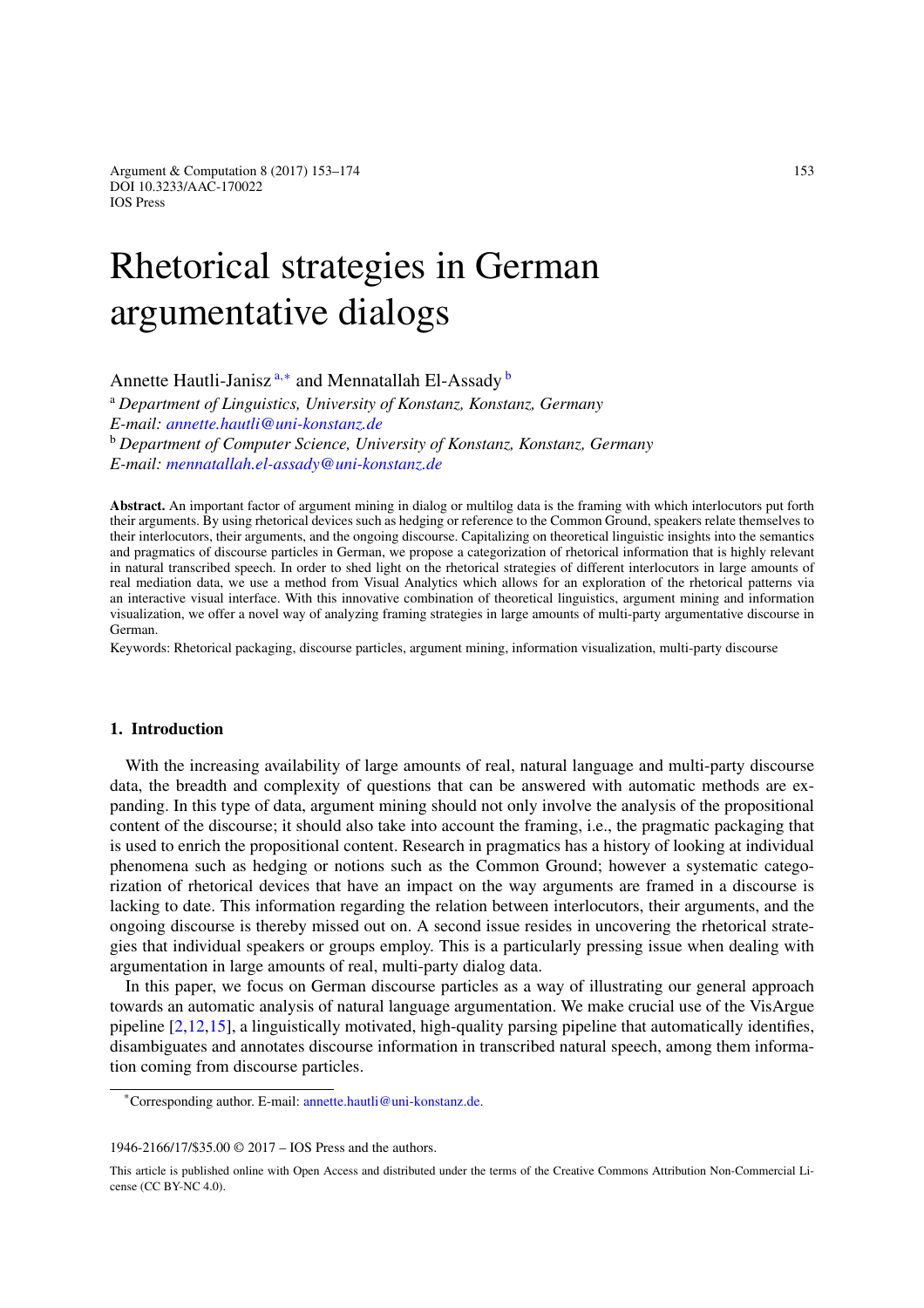Discourse particles represent a linguistic category that is highly frequent in natural speech but not confined to it. These particles steer the discourse and express speaker stance towards uttered propositions – subtle pragmatic devices that are highly effective in natural communication. For an illustration of the effects of particles in arguments, see the example in (1): A proposition ('We have a massive change to through stations in the centers.') is followed by a premise ('And because that's the case, [...]'). Without a discourse particle in the premise, as in (1a), the speaker neutrally refers to the proposition that there is a massive change to through stations. Using the discourse particle *ja* 'yes' in (1b), however, the speaker signals that they consider the premise and the preceding proposition as already being part of the Common Ground shared by the interlocutors and is simply reminding the discourse partner that this fact is already shared and acknowledged as being true by the interlocutors. That is, the speaker wants to make the proposition about the nature of the train stations an uncontroversial fact at the time of the utterance [\[22](#page-20-0)[,24](#page-20-1)[,29](#page-20-2)[,51\]](#page-21-0).

- (1) Wir haben in den Zentren einen massiven Übergang zu Durchgangsbahnhöfen. we have in the centers a massiv change to through stations 'We have a massive change to through stations in the centers.'
	- a. Und weil das so ist, [...] and because that so is 'And because that's the case, [...]'
	- b. Und weil das *ja* so ist, [...] and because that *yes* so is 'And because that's the case, *as you know*, [...]'
	- c. Und weil das *halt* so ist, [...] and because that *stop* so is 'And because that's the case, *regrettably, but indisputably so*, [...]'
	- d. # Und weil das *wohl* so ist, [...] and because that *possibly* so is # 'And because that's the case, *I assume*, [...]'

Using the particle *halt* 'stop' in (1c) has yet another effect: It conveys speaker stance in that the speaker shows resigned acceptance for the fact that more and more train stations are being converted to through stations. Interestingly, particles can also render a speech act infelicitous: The hedging particle *wohl* 'possibly' in (1d) reduces the speaker's responsibility for the truth of the premise, thereby defeating the pragmatic inference of the preceding proposition that the information about the through stations is true.

A consistent and meaningful manifestation of the dimensions of rhetorical devices is challenging, exacerbated by the fact that it ultimately needs to be valid across languages. In this paper, we make a first attempt at devising such a categorization by capitalizing on theoretical linguistic insights on the semantics and pragmatics of a comprehensive set of German particles. We operationalize these theoretical insights in a way that they can be used in an automatic discourse processing pipeline, which allows us to mine the arguments and the rhetorical patterns triggered by these particles. In order to shed light on the rhetorical strategies that are pursued in a large corpus of German multi-party argumentative discourse, we use a method from Information Visualization which allows us to see these strategies at-a-glance. This interdisciplinary combination of theoretical linguistics, argument mining and Information Visualization allows us to shed light on the pragmatic structuring of natural language argumentation.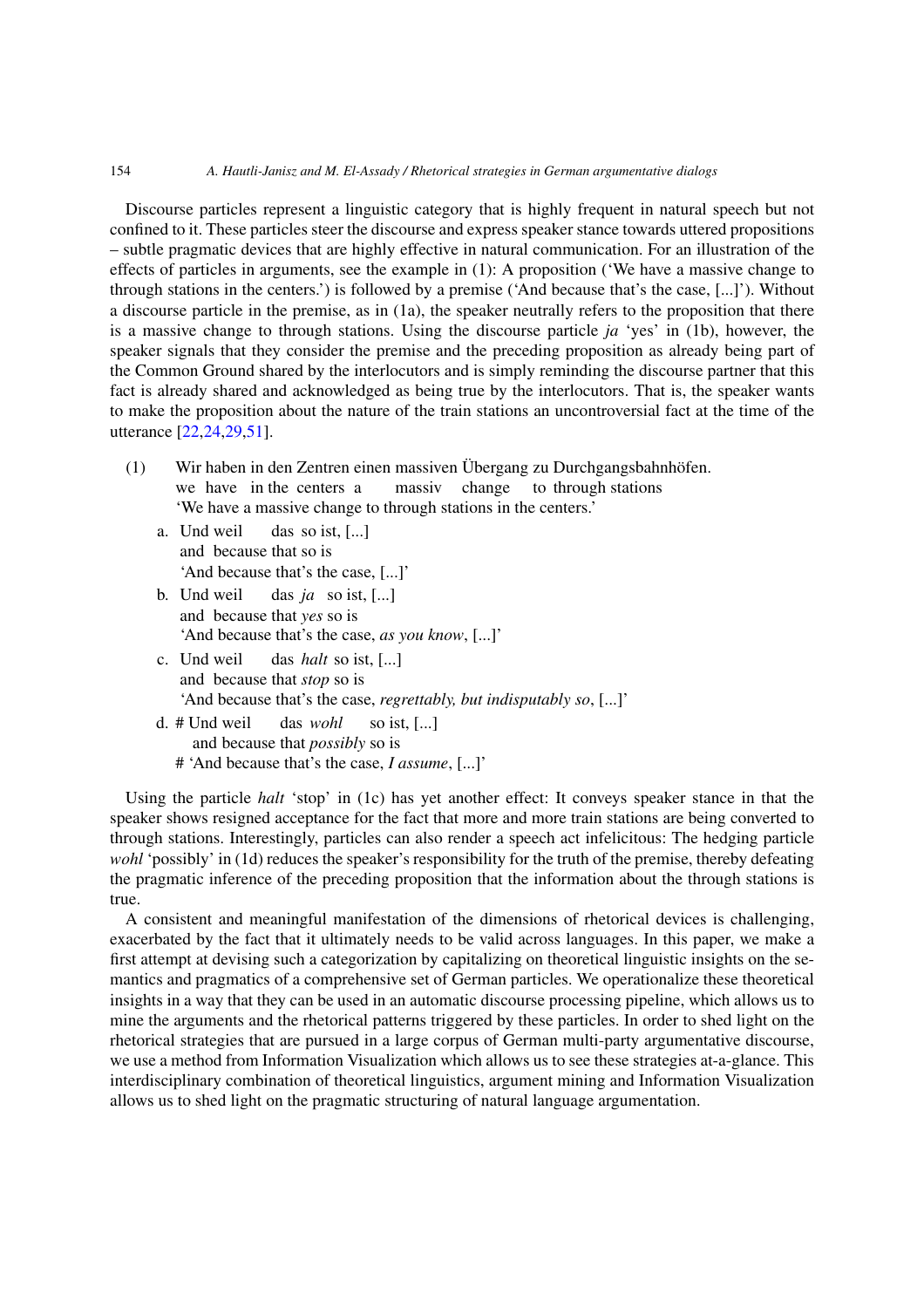The paper proceeds as follows: We first lay out the necessary background concerning the theoretical linguistic insights on discourse particles (Section [2\)](#page-2-0) and then provide quantitative evidence as to the relevance of discourse particles in German natural speech arguments (Section [3\)](#page-3-0). Section [4](#page-4-0) provides the classification of rhetorical information triggered by these particles. In Section [5](#page-10-0) we first present the discourse processing pipeline and then propose an Information Visualization approach that provides a visual interface to analyzing the usage of these particles and the accompanying rhetorical strategies in large amounts of German multilog data. Section [6](#page-18-0) discusses the findings and concludes the paper.

## <span id="page-2-0"></span>**2. Discourse particles and their pragmatic contribution**

In linguistic theory, German modal or discourse particles have been a long-standing issue [\[7](#page-19-3)[,21](#page-20-3)[,22](#page-20-0)[,28,](#page-20-4) [48\]](#page-21-1). Overall, they are considered to not contribute to the at-issue content of an utterance but to its expressive content [\[25](#page-20-5)[,29](#page-20-2)[,51](#page-21-0), inter alia]. Analyses range from considering them as contributing conventional implicatures [\[10\]](#page-19-4), adding felicity conditions [\[29](#page-20-2)], being modifiers of illocutionary operators [\[22](#page-20-0)[,32](#page-20-6)] or being a modifier of sentence types [\[51\]](#page-21-0). Despite the breadth of analyses, discourse particles are generally considered as conveying a speaker's stance towards an utterance and situating the utterance in the web of information that comprises the discourse, including the Common Ground held by the discourse participants  $[17,45]$  $[17,45]$  $[17,45]$  and the question under discussion  $[40]$  $[40]$ . It is this property that we claim we can capitalize on for mining arguments in dialogical data.

Discourse particles are found across languages, as shown in (2) for English. Here, the particle *like* does not change the descriptive content of the utterance, i.e., it does not change the fact that someone is a representative of their clan. Instead, *like* indicates that the speaker is not quite sure of how to say what they mean [\[42](#page-20-10)]. In contrast, (3) illustrates the verbal usage of *like* where it contributes to the proposition of the utterance.

- (2) They're, *like*, representatives of their clan.
- (3) I *like* chocolate very much.

For German, consider the example in (4) with two particles *eben* 'lit. even' and *immerhin* 'at least'. The discourse particle *eben* 'lit. even' expresses the (resigned) acceptance of an immutable constraint [\[14](#page-19-5)], i.e., the speaker accepts the premise that travel times are reduced, although he or she might not like the fact. In contrast, with the concessive *immerhin* 'at least', the speaker signals that they agree with the premise that the tunnels reduce travel times. However, they do not agree with other reasons why the tunnels are crucially important, implying some conversational back-and-forth [\[14](#page-19-5)], while *eben* 'even' seeks to end the discussion on this point.

(4) Die Tunnel sind existentiell wichtig,

the tunnels are existentially important

weil sie (*eben* / *immerhin*) die Fahrzeiten drastisch verkürzen. because they (*even* / *at least*) the travel times drastically shorten

'The tunnels are crucially important, because they drastically reduce travel times, (*that's the way it is*/*at least*).'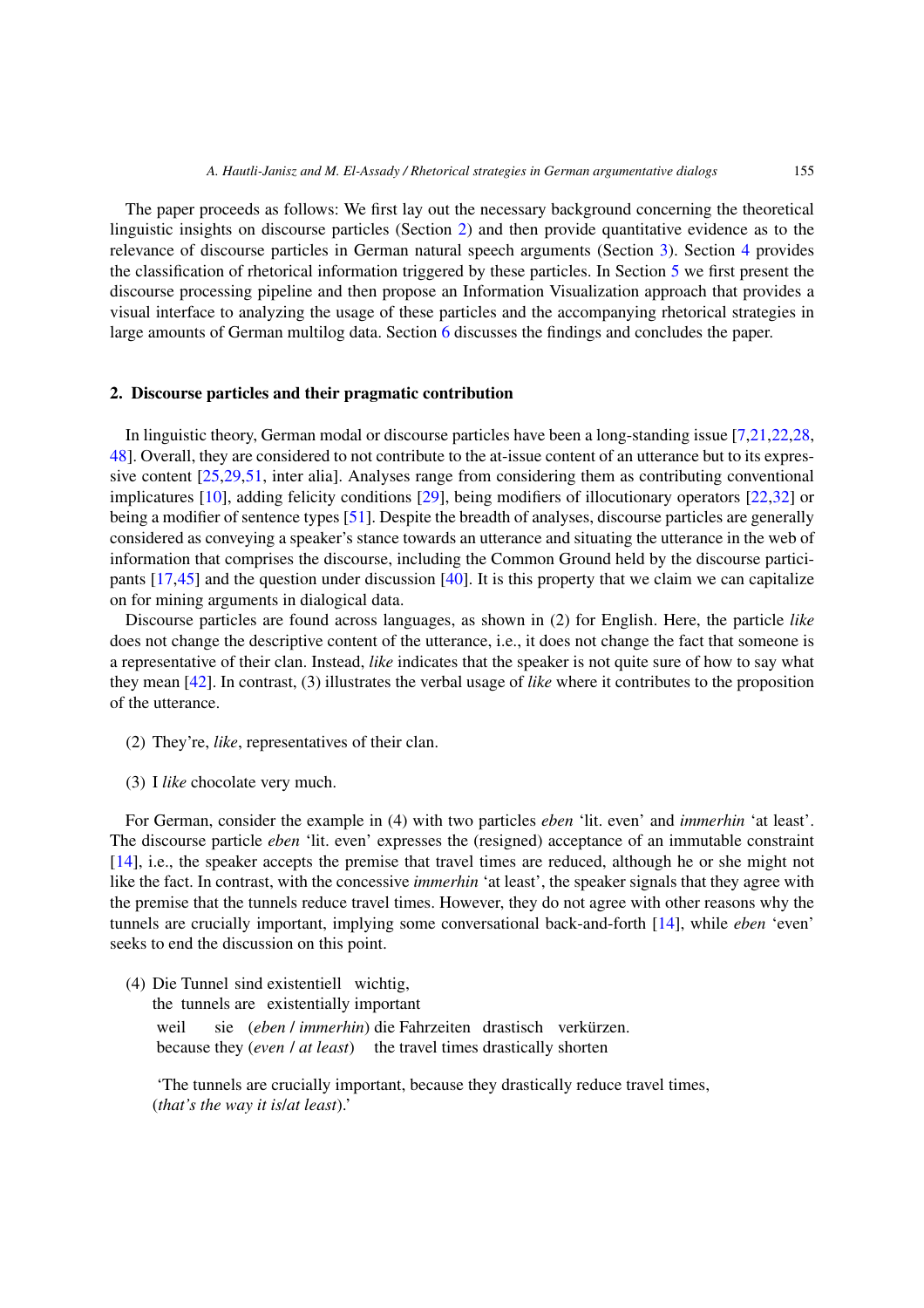For some particles such as *doch* 'indeed', multiple interpretations exist depending on whether the particle is used in the unstressed or the stressed version [\[11](#page-19-6)[,18](#page-20-11)[,25](#page-20-5)[,30](#page-20-12)[,51](#page-21-0), inter alia]. In (5), the stressed *doch* 'indeed' signals the rejection of the Common Ground [\[11](#page-19-6)[,51\]](#page-21-0), i.e., the speaker rejects an opinion uttered in the previous discourse that the tunnels do not reduce travel times. The unstressed *doch* 'indeed' is predominantly found as a means to re-check a fact  $[25]$ , thereby activating the Common Ground between the interlocutors.

(5) Die Tunnel sind existentiell wichtig,

the tunnels are existential important weil sie (*DOCH* / *doch*) die Fahrzeiten drastisch verkürzen. because they (*indeed* / *indeed*) the travel times drastically shorten

'The tunnels are crucially important, because they drastically reduce travel times, (*in contrast to what was said before/if I may remind you*).'

Since we employ methods from natural language processing, we will not deal with these ambiguous cases, where the meaning of the particle can only be resolved by taking into account prosodic information. Instead, we focus on those particles which are amenable for automatic text analysis.

Before we provide a classification of the rhetorical information that is contributed by a comprehensive set of German discourse particles, we briefly show that discourse particles in German are highly frequent in natural language arguments and are therefore worth exploiting for argumentation mining purposes.

## <span id="page-3-0"></span>**3. Relevance of particles for argumentation mining in German**

For the investigation we employ three different corpora: We first use the transcripts of Stuttgart 21 (S21) (10,000 utterances, ∼500,000 tokens), a public arbitration in the German city of Stuttgart, where a new railway and urban development plan caused a massive public conflict in  $2010<sup>1</sup>$  $2010<sup>1</sup>$  $2010<sup>1</sup>$  We further use the transcripts of experimentally controlled discussions on whether or not to allow fracking in Germany (2,000 utterances, ∼282,000 tokens) and on establishing a hypothetical African government (3670 utterances,  $\sim$ 363,000 tokens).<sup>2</sup>

For the investigation we take the 20 most frequent particles (plus their combinations) in the three corpora (among them *ja* 'yes', *halt* 'stop', *doch* 'indeed', *eben* 'even', *wohl* 'probably' – for an overview see Table [4\)](#page-11-0) and calculate their relative frequency in premises, conclusions, contrasts, concessions and conditions – units that constitute core building blocks of argumentative discourse in our type of data. These argumentative units are marked explicitly by the 38 discourse connectives given in Table [1](#page-4-1) which are taken from the Potsdam Commentary Corpus [\[46](#page-21-2)], complemented with our own curated list of items.<sup>[3](#page-4-2)</sup> To extract the information from the dialogs, we use the VisArgue pipeline, a parsing pipeline that reliably annotates the spans triggered by discourse connectives and several rhetorical devices [\[2](#page-19-0)[,12](#page-19-1)[,15,](#page-19-2) for more details on the annotation of argumentative units and the performance of the system see Section [5.1\]](#page-10-1).

<span id="page-3-1"></span><sup>1</sup>Until October 2014 the transcripts were publicly available for download at [http://stuttgart21.wikiwam.de/](http://stuttgart21.wikiwam.de/Schlichtungsprotokolle) [Schlichtungsprotokolle.](http://stuttgart21.wikiwam.de/Schlichtungsprotokolle) A new, edited version of the minutes can be found here: [http://www.schlichtung-s21.de/dokumente.](http://www.schlichtung-s21.de/dokumente.html) [html.](http://www.schlichtung-s21.de/dokumente.html) For the annotated unofficial transcripts, please contact the corresponding author.

<span id="page-3-2"></span><sup>2</sup>These experimentally controlled discussions were done as part of our eHumanities VisArgue project, which represented a collaboration between computer science, linguistics and political science at the University of Konstanz. The experiments were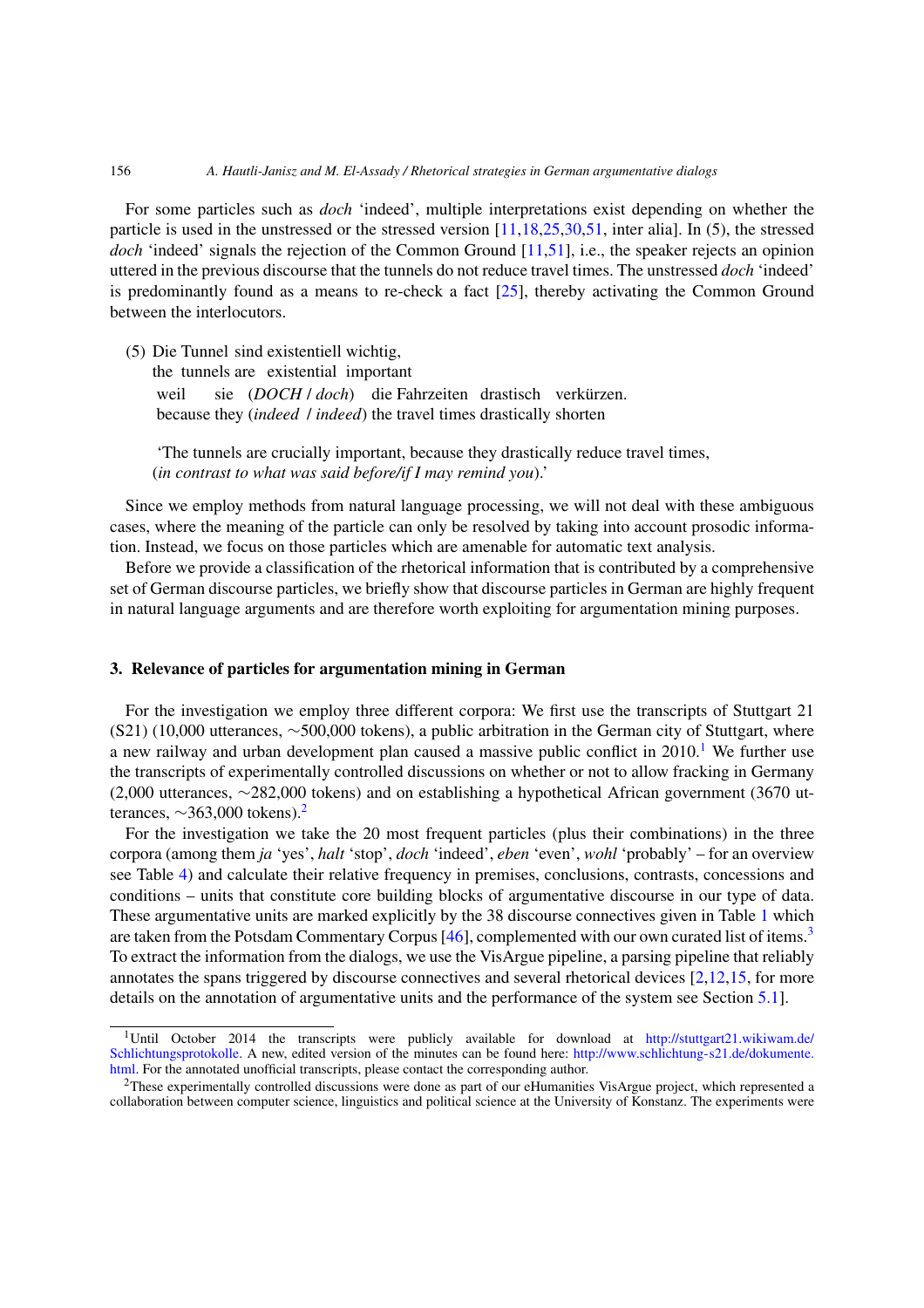<span id="page-4-1"></span>

| Discourse markers signaling argumentative units (alphabetically sorted) |                                                                                                                                                                                                                                                                                                                                                                                               |  |  |  |
|-------------------------------------------------------------------------|-----------------------------------------------------------------------------------------------------------------------------------------------------------------------------------------------------------------------------------------------------------------------------------------------------------------------------------------------------------------------------------------------|--|--|--|
| Type                                                                    | Discourse markers                                                                                                                                                                                                                                                                                                                                                                             |  |  |  |
| Causal                                                                  | <i>da</i> 'since/as', <i>denn</i> 'since/as', <i>weil</i> 'because'                                                                                                                                                                                                                                                                                                                           |  |  |  |
| Consecutive                                                             | also 'therefore', dadurch 'thus', daher 'hence', darum 'therefore', deshalb 'hence/therefore', deswegen<br>'therefore', <i>drum</i> 'therefore'                                                                                                                                                                                                                                               |  |  |  |
| Adversative                                                             | <i>anstatt</i> 'instead of', <i>anderenfalls</i> 'otherwise', <i>andererseits</i> 'on the other hand', <i>einerseits</i> 'on the one<br>hand', hingegen 'however', jedoch 'however', sondern 'but', statt 'instead of', stattdessen 'instead',<br><i>vielmehr</i> 'on the contrary', <i>wiederum</i> 'however', <i>zum einen</i> 'on the one hand', <i>zum anderen</i> 'on the other<br>hand' |  |  |  |
| Concessive                                                              | allerdings 'however', dennoch 'nevertheless', gleichwohl 'nevertheless', nichtsdestotrotz 'nonetheless',<br><i>nichtsdestoweniger</i> 'nevertheless', <i>obschon</i> 'although', <i>obwohl</i> 'although', <i>trotzdem</i> 'nevertheless',<br><i>wenngleich</i> 'though', <i>wobei</i> 'whereas', <i>zwar</i> 'indeed'                                                                        |  |  |  |
| Conditional                                                             | <i>falls</i> 'if', <i>ob</i> 'if', <i>sofern</i> 'as far as', <i>wenn</i> 'if'                                                                                                                                                                                                                                                                                                                |  |  |  |

The relative frequencies of argumentative units that contain one or more particles are shown in Ta-ble [2.](#page-4-3)<sup>[4](#page-4-4)</sup> Overall, Table [2](#page-4-3) shows that particles are used frequently across corpora and across those discourse relations that signal argumentative structures: Conclusions rate highest, with particles contained in 32% to 46% of cases, followed by premises where particles occur in 28% to 40% of cases. Contrasts and conditions range in the middle, concessions contain the least number of particles (8% to 15% of cases).

 $T = 1.1 - 2$ 

<span id="page-4-3"></span>

| 140EZ                                                                              |         |            |          |            |           |  |  |  |
|------------------------------------------------------------------------------------|---------|------------|----------|------------|-----------|--|--|--|
| Relative frequencies of explicit argument relations containing discourse particles |         |            |          |            |           |  |  |  |
|                                                                                    | Premise | Conclusion | Contrast | Concession | Condition |  |  |  |
| Stuttgart21                                                                        | 0.28    | 0.32       | 0.20     | 0.08       | 0.23      |  |  |  |
| Fracking                                                                           | 0.39    | 0.46       | 0.30     | 0.10       | 0.34      |  |  |  |
| Africa                                                                             | 0.40    | 0.43       | 0.23     | 0.15       | 0.29      |  |  |  |

In sum, the results indicate that particles are worth taking into account when mining arguments in German dialogs: They are frequently employed in natural language arguments and carry pragmatic information that conveys important information on how arguments and speakers relate to the discourse and frame their arguments. However, these particles are not the only means for pragmatically enriching and rhetorically packaging information, other devices for instance include the usage of pre-emptive arguments, assertions, typecasting, or metaphors ([\[43\]](#page-20-13), inter alia). In order to situate discourse particles and their contribution in a larger framework of framing, the following section offers a categorization of the rhetorical effects of individual discourse particles and their combinations.

## <span id="page-4-0"></span>**4. Categorization**

Our long-term goal is to create a language-independent scheme of framing in natural language discourse. This paper concentrates on an integration of German discourse particles. Based on ongoing research in theoretical linguistics, we determine how to operationalize the current state of knowledge

conducted by our political science partners.

<span id="page-4-2"></span><sup>&</sup>lt;sup>3</sup>We refrain from annotating *aber* 'but', a highly frequent discourse connector, due to its ambiguity between signaling contrast and concession.

<span id="page-4-4"></span><sup>&</sup>lt;sup>4</sup>The total number of discourse relations ranges from 107 concessions in the Fracking corpus to 3075 conclusions in the S21 corpus (across corpora, mean: 1746, median: 1798).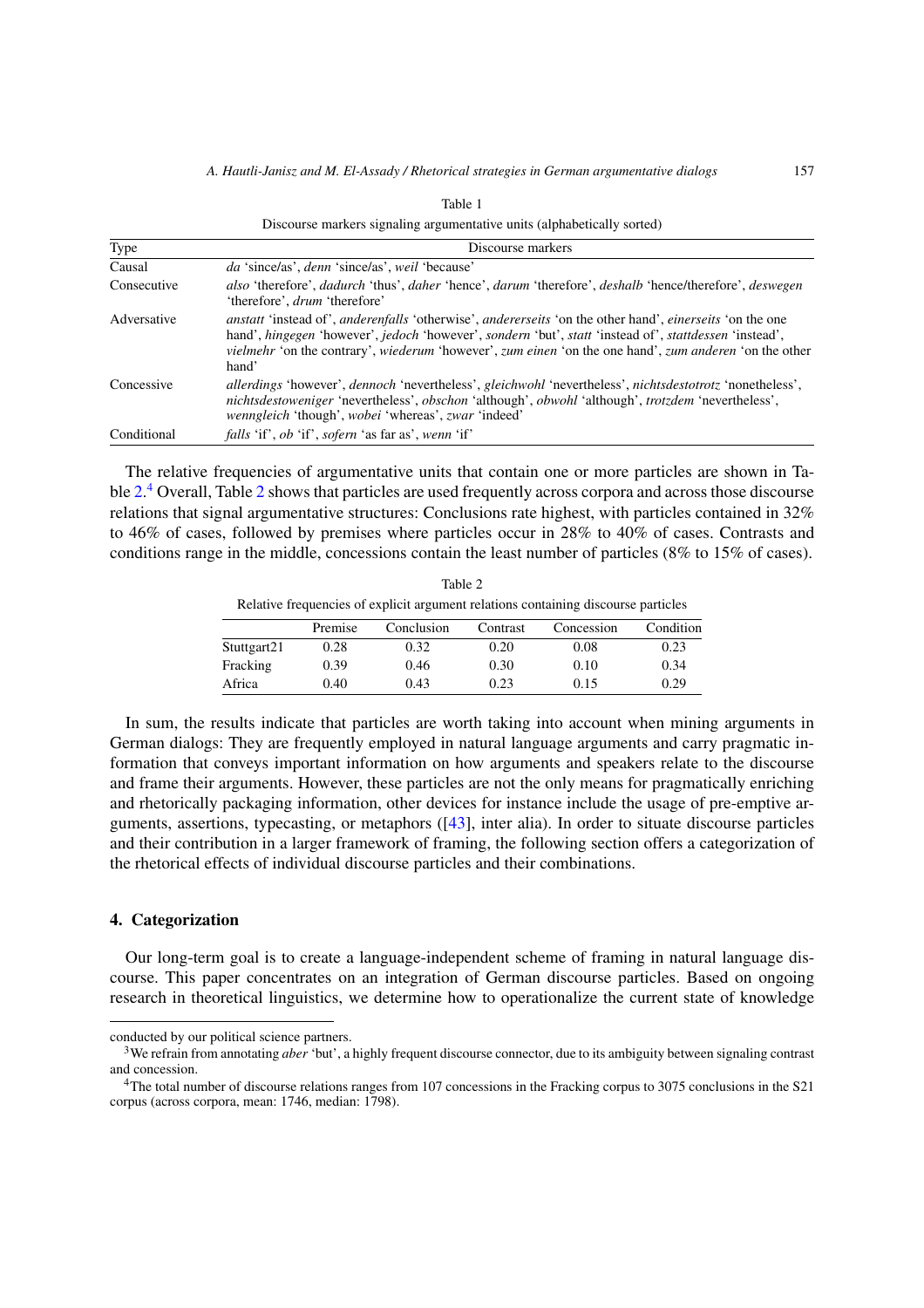within theoretical linguistics. In this, we face two challenges: First, the chosen categories need to be general enough to allow for a meaningful comparison, but they also need to be fine-grained enough to allow for meaningful pragmatic interpretation. The second challenge resides in the nature of the discourse particles: The pragmatic information they carry is subtle and therefore hard to pin down. This is also due to the fact that the majority of them can be used as "regular" lexical items such as verbs or adverbs. In the following, we present the dimensions of framing we determined with respect to the set of discourse particles under investigation (Section [4.1\)](#page-5-0). We then evaluate the classification via an interannotator agreement study (Section [4.2\)](#page-9-0) before giving an overview of all particles and their rhetorical effects in Section [4.3.](#page-10-2)

## <span id="page-5-0"></span>*4.1. Dimensions*

Based on a comprehensive set of 27 German discourse particles (for an alphabetically-ordered list see Table 4 in Section [4.3\)](#page-10-2), our classification proposes five major dimensions of rhetorical information triggered by discourse particles in the three German corpora discussed in Section [3](#page-3-0) along with illustrative examples. Table [3](#page-5-1) gives an overview of the classification.<sup>[5](#page-5-2)</sup>

## *4.1.1. Common ground*

The first dimension and one in which particles have lately been analyzed as triggering conventional implicatures (CI) is concerned with the Common Ground, i.e., the knowledge shared between the interlocutors. With respect to the discourse particle *ja* 'yes', [\[30](#page-20-12)[,47](#page-21-3)[,50](#page-21-4)[–52,](#page-21-5) inter alia] show that it is used to *refer to the Common Ground*, i.e., the speaker wants the hearer to know that the utterance refers to content that was previously under discussion and had previously been accepted into the Common Ground. It is therefore a means for framing information as being considered to be uncontroversial at the time of the utterance [\[25](#page-20-5)]. This double-layeredness is shown in the conclusion featuring *ja* 'yes' in (6b): The speaker provides facts with the different tracks and their capacity in (6a), which lead to the conclusion

| Calegorization of rhetorical information |                      |                                             |  |  |  |
|------------------------------------------|----------------------|---------------------------------------------|--|--|--|
| Dimension                                | Subdimension         | Example                                     |  |  |  |
| Common ground                            | Refer to CG          | ja 'yes'                                    |  |  |  |
|                                          | Reject CG            | <i>doch wohl</i> 'lit. indeed probably'     |  |  |  |
|                                          | Update CG            | <i>doch mal</i> 'lit, indeed sometime'      |  |  |  |
| Constraint                               | Immutable constraint | <i>halt</i> 'stop', <i>eben</i> 'even'      |  |  |  |
|                                          | External constraint  | <i>mal</i> 'sometime'                       |  |  |  |
| Accommodation                            | Consensus            | <i>ja</i> 'yes'                             |  |  |  |
|                                          | Consensus-willing    | <i>nicht wahr</i> 'lit. not true' = 'right' |  |  |  |
|                                          | Concession           | <i>immerhin</i> 'at least'                  |  |  |  |
| <b>Ouestion under</b>                    | Move to higher QUD   | <i>überhaupt</i> 'lit. anyway'              |  |  |  |
| discussion (OUD)                         | Move to other OUD    | <i>eigentlich</i> 'actually'                |  |  |  |
| Hedging                                  | Attenuation          | <i>möglicherweise</i> 'possibly'            |  |  |  |
|                                          | Reinforcement        | <i>jedenfalls</i> 'anyway'                  |  |  |  |

<span id="page-5-1"></span>Table 3 Categorization of rhetorical information

<span id="page-5-2"></span>5All examples in this section come from the S21 mediation corpus.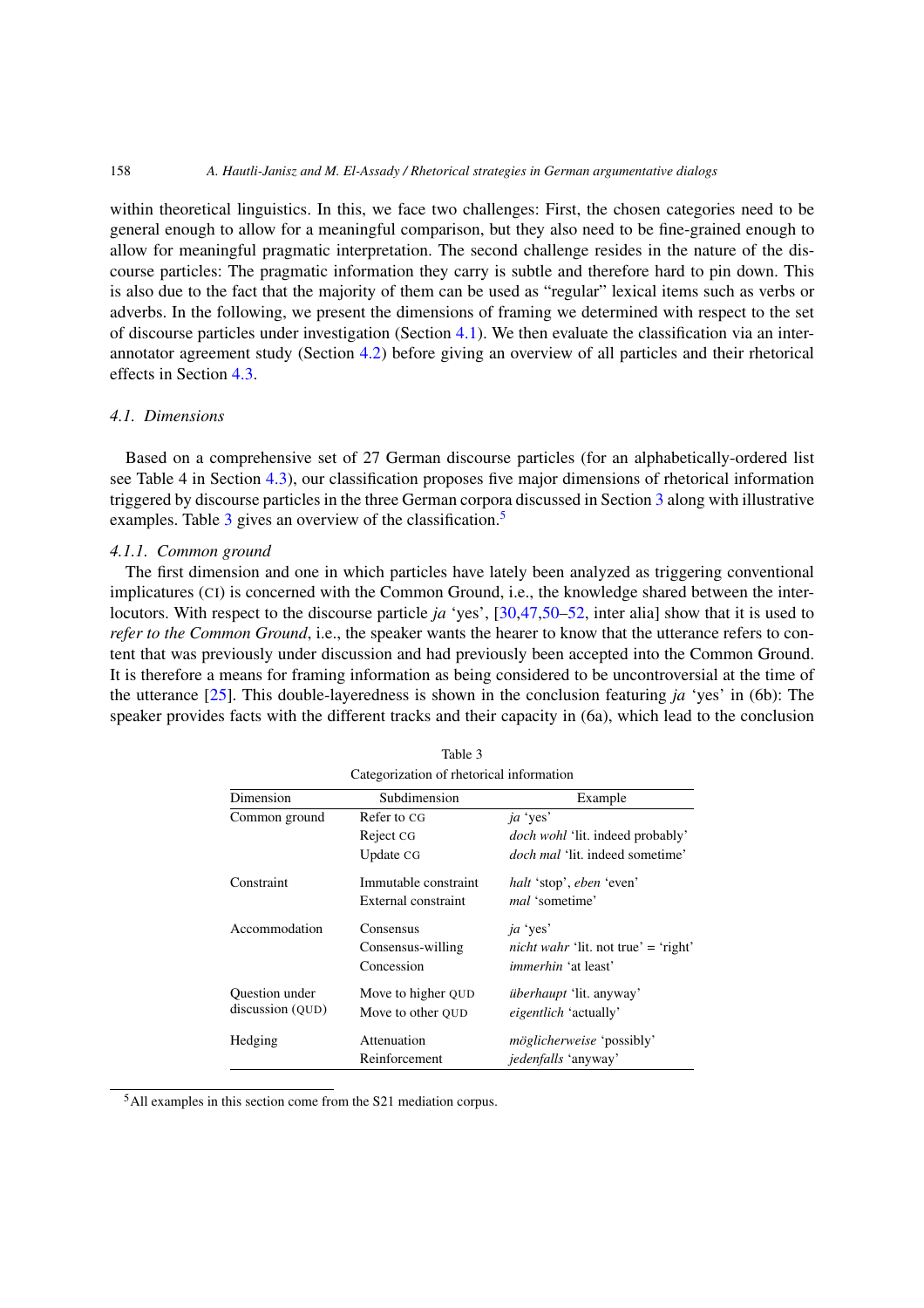that is in the Common Ground of the interlocutors ('the through station can be built'). Here, *ja* 'yes' signals that the conclusion should be uncontroversial.

- (6) a. Die 16 Kopfbahngleise haben dieselbe Kapazität wie die vier Durchgangsgleise. the 16 railhead tracks have the same capacity as the four through tracks 'The 16 railhead tracks have the same capacity as the four through tracks.'
	- b. Deswegen kann ich *ja* einen Durchgangsbahnhof bauen. for this reason can I *yes* a through station build 'I can therefore build a through station, *(as you know)*.'

Other Common Ground particles, for instance *doch mal* 'indeed', frame an argument as indicating an *update of the Common Ground*. Here, the speaker deliberately puts information into the Common Ground of the hearers and expects it to be present in the continuing dialog, thereby extending the knowledge shared in the discussion. In (7b), the speaker updates the Common Ground of the hearer with the fact that the quality of traveling should be taken into account in the subsequent discussion about transfer times between trains.

- (7) a. Müssen die Gäste rennen oder nicht rennen? have to the guests run or not run 'Do the guests have to run or not?'
	- b. Man muss *doch mal* sagen, zum Reisen gehört eine Qualität dazu. one have to *indeed sometime* say, to travel belongs one quality to it 'One has to say, *(and I want this to be noted)*, there has to be some quality in traveling.'

Thirdly, the *Common Ground can be rejected*, i.e., information that is shared among a group of hearers is objected to explicitly by the speaker, i.e., the speaker expresses a different opinion than the other interlocutors. This rhetorical information is for instance triggered by the particle combination *doch wohl* 'lit. indeed probably', illustrated in  $(8b)$  with the context provided in  $(8a)$ .<sup>[6](#page-6-0)</sup>

- (8) a. Die Planfeststellungsverfahren zu S21 waren extrem schwierig. the plan approval commissions for S21 were extremely difficult 'The plan approval commissions for S21 were extremely difficult.'
	- b. Das wird man *doch wohl* sagen dürfen. that will one *indeed probably* say may 'One should be able to say this *(despite contradicting the tenor of the previous discussion)*.'

# *4.1.2. Constraint*

This dimension subsumes a rhetorical contribution that conveys either an immutable or an external constraint. With respect to the former, for instance, triggered by *halt* 'stop', the speaker signals that an argument is based on a fact and is resignedly accepted as immutable, be it out of their own accord or imposed from outside. This is shown in (9), where the number of trains in the utterance in (9b) is being put forth as a fact that is indisputable.

<span id="page-6-0"></span><sup>6</sup>The particle *doch* 'indeed' by itself is actually ambiguous between rejection and activation of Common Ground, see [\[52](#page-21-5)] for more discussion.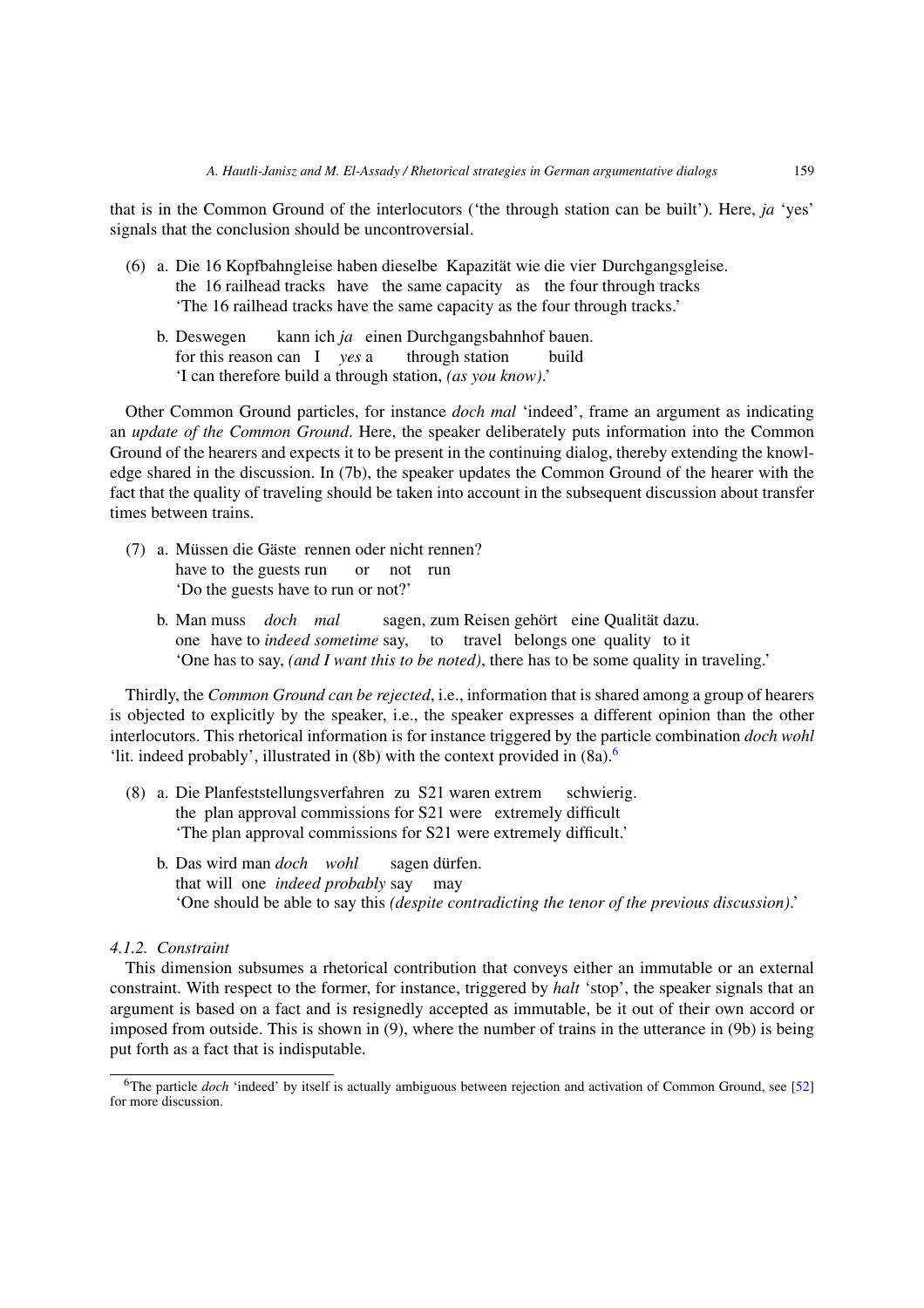- (9) a. Nur bei großen Flughäfen lohnen sich ICE-Anbindungen. only with big airports be profitable Refl ICE connections 'ICE connections only pay off with big airports.'
	- b. Weil da am Tag *halt* 200 bis 250 Züge halten. Because there a day *stop* 200 to 250 trains stop 'Because 200 to 250 trains stop there every day, (*regrettably, but indisputably so*).'

In another example, for instance, triggered by *mal* 'lit. sometime', the speaker signals that they are subjected to an external constraint, either imposed by a hearer or by a fact under discussion. In (10b), the speaker concludes that the process will take four to five years, a circumstance based on the nature of the federal agency, an external factor (although theoretically, there is still a possibility that the process may take a shorter period of time).

- (10) a. Das kommt darauf an wie die Kapazität des Bundesamtes bestellt ist. the come upon to how the capacity the federal agency commission be 'That depends on the capacity of the federal agency.'
	- b. Wir sollten *mal* von vier bis fünf Jahren ausgehen. we should *sometime* of four to five years assume 'We should calculate with four to five years (*given the facts*).'

# *4.1.3. Accommodation*

While full consensus is generally signaled by *ja* or *jawohl* 'yes', some particles have concessive meaning. Using for instance *immerhin* or *zumindest* 'at least', the speaker signals partial consent to information that was previously under discussion. This is illustrated in (11b), where the speaker argues for one feature of the train and although they are still skeptical regarding other features, they agree on one factor, namely the utility of the buffer times.

- (11) a. Zwischen den Zügen sollten gewisse Zeiten freigehalten werden. between the trains should certain times keep free be 'Certain times between trains should be kept free.'
	- b. Und dort haben wir *immerhin* die Möglichkeit diese Puffer auszunutzen. and there have we *at least* the possibility these buffers use And here we have *(at least)* the possibility to use these slack times.'

Another subdimension is termed 'consensus-willing' – here we consider particle instances which signal that the speaker wants to achieve a consensus between the interlocutors, without necessarily being successful. For instance, the multiword particle *nicht wahr* 'lit. not true' was used extensively in one of the corpora as a tag question to signal the overall aim of the speaker to come to an agreement, calling on the hearers to follow suit. An example is shown in (12b), with the context provided in (12a).

(12) a. Die mittlere Umsteigezeit liegt bei 18 Minuten. the average transfer time lies at 18 minutes 'The average transfer time is around 18 minutes.'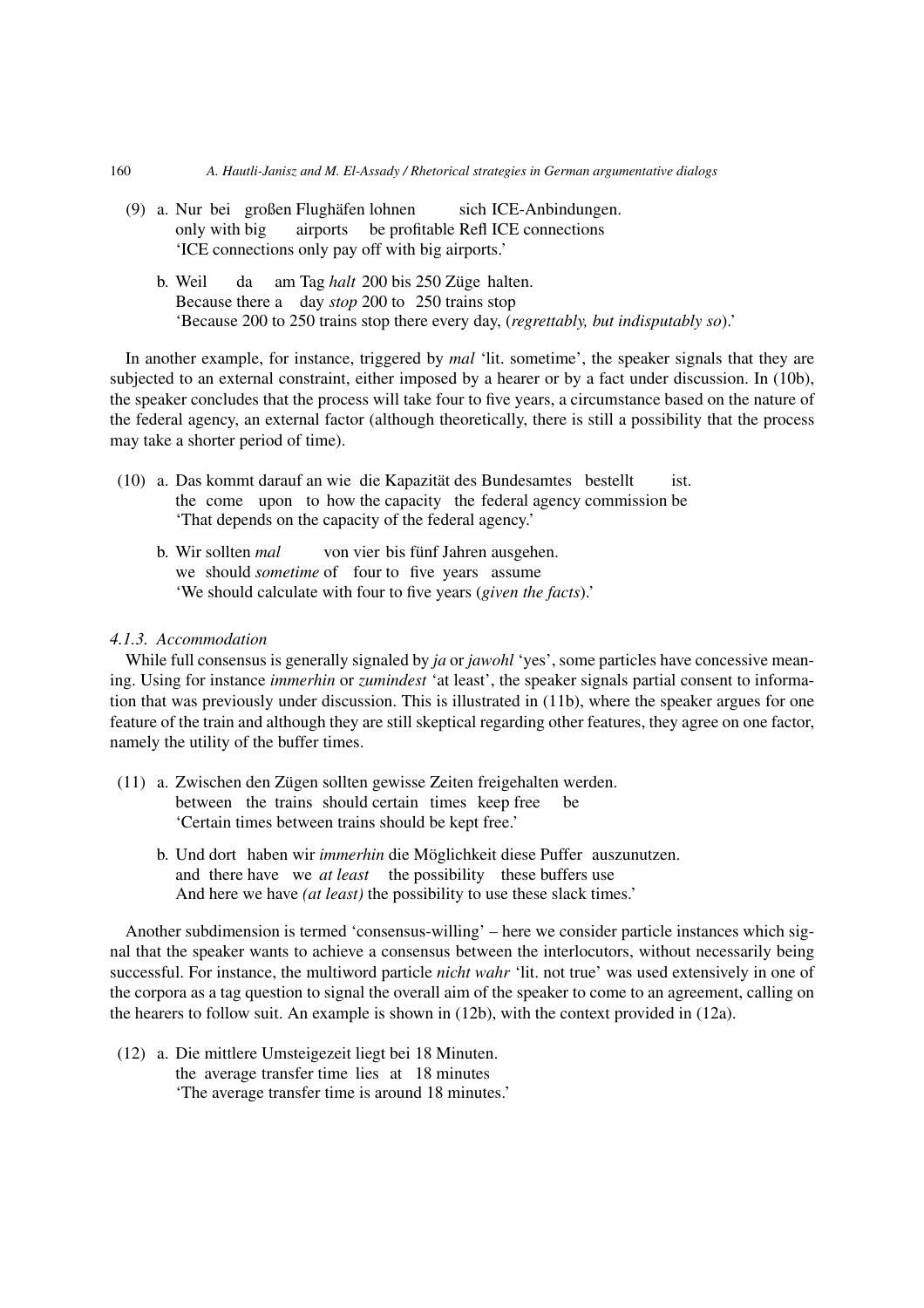b. Bei dem ICE geht es wahrscheinlich schneller, *nicht wahr*? with the ICE go it probably faster *not true* 'It's probably shorter with the ICE, *(don't you agree?)'*

## *4.1.4. Question under discussion*

The dimension of the question under discussion (QUD) is an area in pragmatics that has been vibrant for some time, with QUD referring to the *immediate topic of discussion* [\[37\]](#page-20-14). The assumption is that a conversation addresses a number of (explicit or implicit) questions that concern sub-aspects of a higherlevel question. The answers to these QUDs are part of the conversation. In German, a set of particles can serve as triggers that relate a proposition to the QUD: For example, the particle *überhaupt* 'lit. anyway' signals a move to a higher-level QUD [\[40\]](#page-20-9), i.e., when a speaker wants to doubt the validity of a larger question in the discourse or wants to resolve it. An example is shown in (13b), with the context provided in (13a): The QUD in (13a) is whether the train station can compete with the runway or not. The higher QUD, mentioned earlier in the discussion and which the question in (13b) refers to, is whether one wants to compete with the runway at all. Using *überhaupt* 'lit. anyway' in (13b), the speaker moves to the higher-level QUD and away from the lower-level QUD in (13a).

- (13) a. Wir können mit dieser einen Startbahn nicht konkurrieren [...]. we can with this one runway not compete 'We cannot compete with this one runway.'
	- b. Und ist es *überhaupt* wünschenswert? and is it *at all* desirable 'And is it *even* desirable?'

In contrast, a particle such as *eigentlich* 'actually' signals a move to a different QUD that is on the same level as the present QUD in the immediate context. An example is shown in (14b), with the context provided in (14a): The QUD in the first sentence is what facts are relevant for the terminal station. In (14b) the speaker signals the intention to get back to the QUD about the terminal station, which was previously dealt with in the discourse and which is also part of the higher QUD about which type of terminal is more effective.

- (14) a. Wir sind hier jetzt voll in der Diskussion zum Kopfbahnhof. we are here now full in the discussion about terminal station 'We are right in the discussion about the terminal station.'
	- b. Die Intention war *eigentlich* [...] der geplante Durchgangsbahnhof. the intention was *actually* [...] the planned through station 'The intention was *(actually)* the planned through station.'

# *4.1.5. Hedging*

Coined by [\[31\]](#page-20-15), hedging is treated as a rhetorical strategy for avoiding commitment to an assumption or reducing the force and truth of an utterance. Despite hedging being mainly considered as a strategy to *attenuate* an utterance [\[5](#page-19-7)[,6](#page-19-8)[,13](#page-19-9)[,35](#page-20-16)] which serves as an important face saving device for the speaker as well of the addressee, [\[4\]](#page-19-10) also consider the *reinforcement* of a commitment as a type of hedging, i.e., the strengthening of facts or the confirmation of the commitment of the speaker. This type of hedging is considered as an attack on the addressee by imposing constraints on their actions. In this paper, we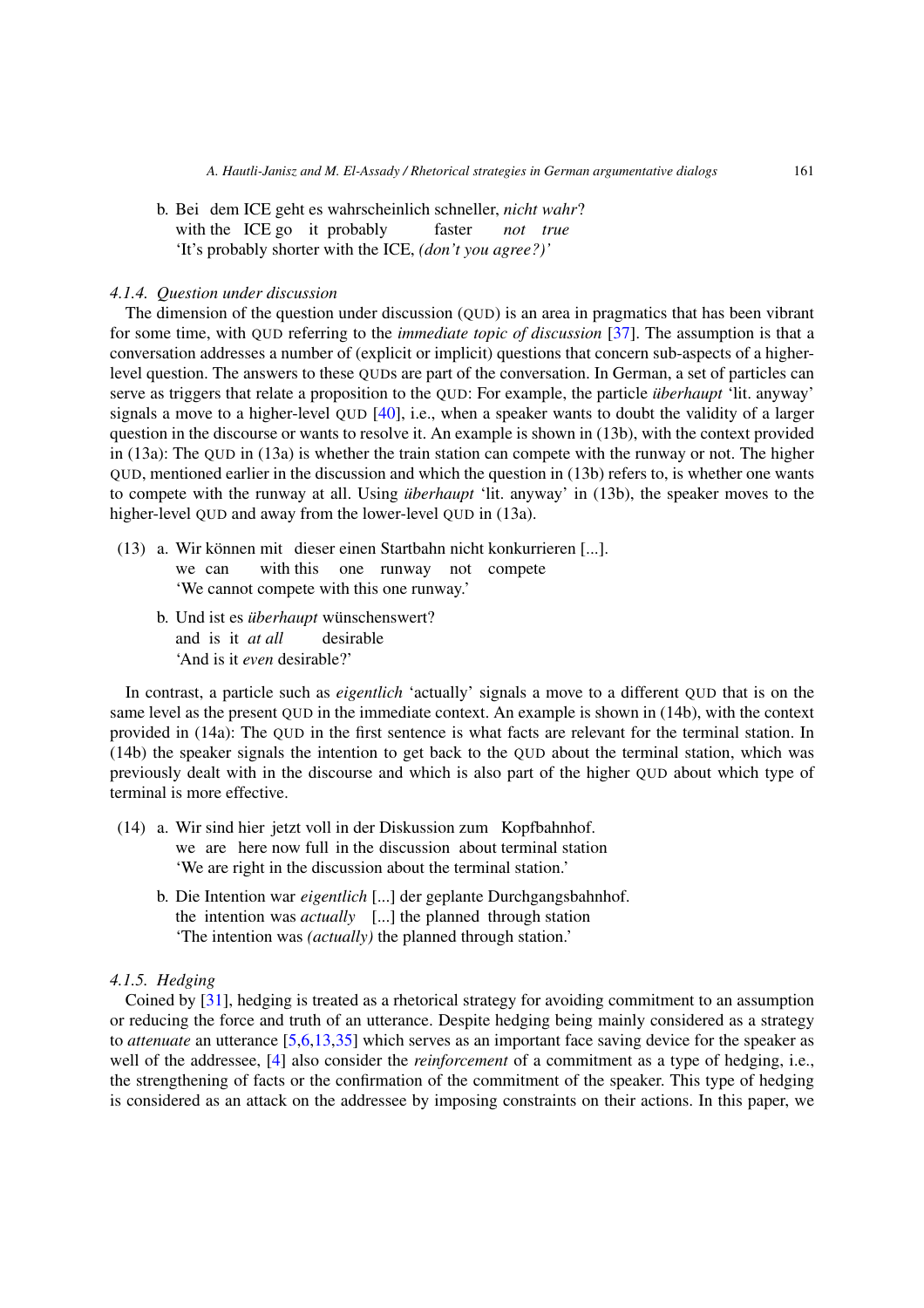pursue an inclusive view of hedging where both dimensions, namely the attenuation and the reinforcement strategy, fall under the category of hedging. Regarding the former, however, we do not distinguish between further subtypes, as opposed to the theoretical literature. This keeps our dimensions clear-cut and usable from a computational perspective.

Example (15) illustrates the attenuating function of *vielleicht* 'maybe', which here reduces the commitment of the speaker to the utterance, i.e., to get the speaker to refer to the view of the population. In the Politeness Theory of [\[4\]](#page-19-10), this type of attenuation is a quantity hedge that redresses the impact of a complaint or a request and allows both speaker and hearer to save their face in a discussion.

(15) *Vielleicht* nehmen Sie Bezug darauf, wie das in der Bevölkerung gesehen wird. *maybe* take you reference on how that in the population see will '*Maybe* you can refer to how this is being viewed by the population.'

In contrast, the use of *jedenfalls* 'in any case' in (16) reinforces the speakers' attitude against the statement of his interlocutor, i.e., that the problem was specific to the new train station. Using this reinforcement strategy, the speaker threatens the face of the interlocutors by openly challenging their views.

(16) *Jedenfalls* ist das Problem, das Sie aufgegriffen haben, *anyway* is the problem that you take up have kein Spezifikum für den neuen Bahnhof. no specific for the new train station

'(*In any case*), this problem that you took up is not specific to the new train station.'

The following evaluation shows that our classification is indeed valid and that the discourse particles can be reliably annotated with the proposed dimensions.

## <span id="page-9-0"></span>*4.2. Inter-annotator agreement*

In order to evaluate our classification of rhetorical information, we conducted an experiment on the inter-annotator agreement, using the five highest-frequent particles. For the dimension 'Common Ground', we selected *ja* 'yes', for 'Constraint' we selected *halt* 'stop' and for 'Consensus' we used *immerhin* 'at least'. We also included *doch* 'yes' as its pragmatic contribution varies with intonation (see Section [2\)](#page-2-0), which was expected to create disambiguation problems for the annotators, as well as *mal* 'sometime' whose particle meaning can be hard to differentiate from its literal usages depending on the context. The task for the annotators was to differentiate the particle meaning from the literal meaning, and, in the case of *ja* 'yes' and *doch* 'indeed', pick the correct particle reading.

The data to be annotated consisted of a total of 100 sentences which were randomly chosen from the S21 corpus, each containing one of the five particles. The task for each of the four annotators (undergraduates of linguistics) was to assign one dimension to each of the sentences. Across all particles and all annotators, kappa was  $\kappa = 0.66$  ("substantial agreement"). Filtering out the least accurate annotator (who turned out to be a non-native speaker of German) increased  $\kappa$  to  $\kappa = 0.85$  ("almost perfect agreement"). A closer investigation of the results showed that *doch* 'indeed' was the most problematic particle due to the effects of the intonation on the pragmatic contribution. Here, the agreement between annotators was significantly lower, leading us to the decision that we would not include *doch* 'indeed' in our annotation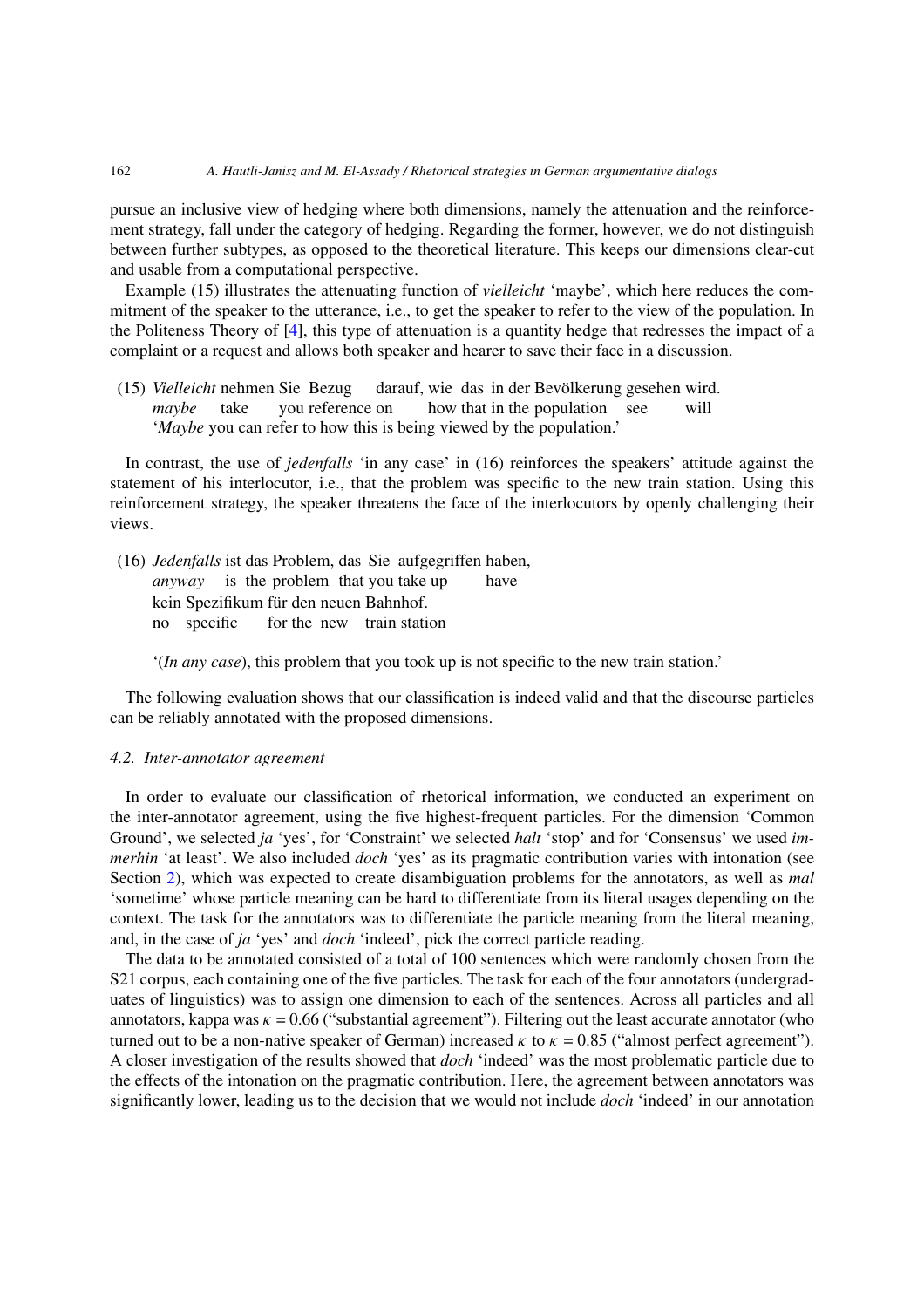pipeline. In all other cases, the annotators were able to assign the right annotations to the data, showing that the proposed classification scheme is systematic and well-defined.

#### <span id="page-10-2"></span>*4.3. Summary*

Overall, the classification of the individual particles and the associated rhetorical information is a necessary first step in operationalizing the information for argumentation mining. Table [4](#page-11-0) provides an alphabetical list of all 27 particles under investigation and their contribution to one of the five rhetorical dimensions.<sup>7</sup> The categorization broadly reflects results in ongoing theoretical linguistic research in syntax, semantics, and pragmatics, but has been operationalized for our computational purposes, and offers a way for making these insights available to automatic processing. Almost all particles also have literal usages as verbs, adverbs or conjunctions etc., the list only provides their pragmatic contribution.<sup>8</sup>

#### <span id="page-10-0"></span>**5. Fingerprinting rhetorical strategies**

In this section, we take the operationalization of rhetorical information in Table [4](#page-11-0) and use an interdisciplinary approach between computational linguistics and Information Visualization to shed light on rhetorical strategies in real, multi-party argumentation. For that, we automatically extract explicit arguments and the particles contained in them and represent the patterns via an interactive visual interface. This allows us to fingerprint argumentative strategies of individual interlocutors as well as whole speaker parties. In the following, we present the computational linguistic component of the system (Section [5.1\)](#page-10-1) and our method for Information Visualization (Section [5.2\)](#page-13-0). We conclude the section with a case study on the strategies pursued in the S21 corpus (Section [5.3\)](#page-14-0).

#### <span id="page-10-1"></span>*5.1. Computational linguistic analysis*

Due to the fact that we deal with noisy transcribed natural speech, our computational processing pipeline has to be designed in a specific way, with the overall aim of providing a high-quality and linguistically-motivated annotation of argumentative units and the rhetorical information contributed by the set of discourse particles under investigation. For this, we devise our own set of hand-crafted rules that deal with the identification and disambiguation of explicit linguistic markers and the annotation of spans and relations in the text [\[12](#page-19-1)].

*Preprocessing.* In a preprocessing step, we divide all speaker turns into sentences and then discourse units in order to work with a more fine-grained structure of the text. Although there is no consensus in the literature on what exactly discourse units have to comprise, it is generally assumed that each describes a single event [\[34](#page-20-17)]. We approximate the assumption made by [\[34\]](#page-20-17) by inserting a boundary at every punctuation mark and every clausal connector (conjunctions, complementizers). Following [\[8\]](#page-19-11), we term these units *elementary discourse units* (EDUs). The annotation is performed on the level of these EDUs, therefore relations that span multiple units are marked individually at each unit. Due to the type of data,

<span id="page-10-3"></span><sup>7</sup>One reviewer notes that the particle *aber* 'but' can also have concessive meaning in some contexts. While this is clearly the case with conjunctive uses of *aber* 'but', we did not find these uses in our corpora. Artificial examples suggest that there is a shade of surprise in using *aber* 'but' as a particle, but we still treat it as contradicting a previous point and updating the Common Ground of the interlocutors.

<span id="page-10-4"></span><sup>8</sup>The particle *denn* 'since' is also an interrogative particle, its syntactic and semantic properties for instance discussed in [\[1](#page-19-12)]. We only consider the modal particle usage here.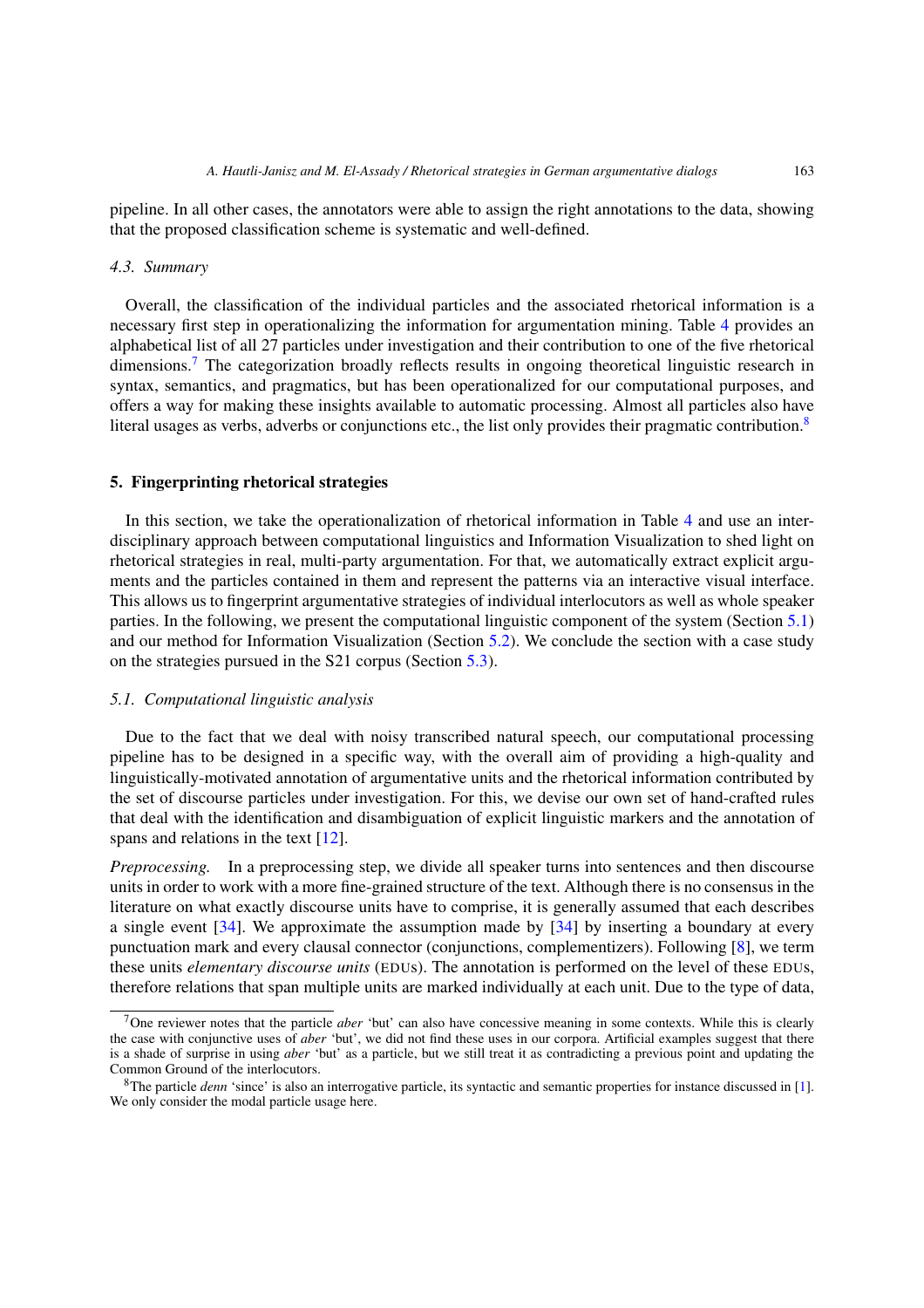we are not able to use an off the shelf parser for German. For instance, an initial experiment using the German Stanford Dependency parser [\[36](#page-20-18)] showed that 60% of parses are incorrect due to filled pauses ('hm', 'ah'), reduplications, interruptions, speech repairs and multiple embeddings. We therefore only use the morphological and POS information from DMOR [\[41](#page-20-19)].

*Disambiguation.* Based on this preprocessing, we devise rules for the disambiguation and annotation of linguistic cues. With respect to argumentative units (premises, conclusions, contrasts, concessions, conditions and consequences), we rely on the discourse markers in Table 1. For the annotation of rhetorical information, we use the operationalization in Table [4.](#page-11-0) The pipeline also takes into account information coming from other linguistic cues such as speech acts (verbs of agreement, disagreement, arguing, bargaining and information giving/seeking/refusing), event modality (modal verbs and adverbs signaling obligation, permission, volition, reluctance or alternative) or epistemic modality (modal expressions conveying certainty, probability, possibility and impossibility).

Due to the fact that many of the linguistic markers are ambiguous, we propose a set of rules built on heuristics, which take into account a number of factors in the clause in order to perform disambiguation. Important features include the position in the clause (for instance for discourse markers which can be signalers of argumentative units at the beginning of an EDU, but not at the end, and vice versa) or the

<span id="page-11-0"></span>

| Particle                                 | Contribution         |
|------------------------------------------|----------------------|
| aber 'but'                               | update CG            |
| $b \log$ 'only'                          | attenuation          |
| denn 'since'                             | update CG            |
| <i>doch noch</i> 'lit, indeed still'     | reject CG            |
| <i>durchaus noch</i> 'lit, indeed still' | reject CG            |
| eben 'even'                              | immutable constraint |
| <i>eigentlich</i> 'actually'             | move to higher QUD   |
| erst recht 'all the more'                | reinforcement        |
| gar nicht erst 'lit. very not just'      | reinforcement        |
| halt 'stop'                              | immutable constraint |
| <i>immerhin</i> 'even so'                | concession           |
| ja 'yes'                                 | consensus/CG         |
| ja doch 'lit. yes indeed'                | reject CG            |
| ja wohl 'lit. yes probably'              | reject CG            |
| jedenfalls 'anyway'                      | reinforcement        |
| mal 'sometime'                           | external constraint  |
| <i>möglicherweise</i> 'possibly'         | attenuation          |
| <i>nicht wahr</i> 'lit, not true'        | consensus-willing    |
| nun mal 'now sometime'                   | immutable constraint |
| <i>ruhig</i> 'quiet'                     | attenuation          |
| schon 'already'                          | update CG            |
| sehr wohl 'very probably'                | reject CG            |
| sogar 'even'                             | reinforcement        |
| überhaupt 'anyway'                       | move to higher QUD   |
| vielleicht 'maybe'                       | attenuation          |
| wahrscheinlich 'probably'                | attenuation          |
| wohl 'probably'                          | attenuation          |

Table 4 Alphabetical list of all particles and their contribution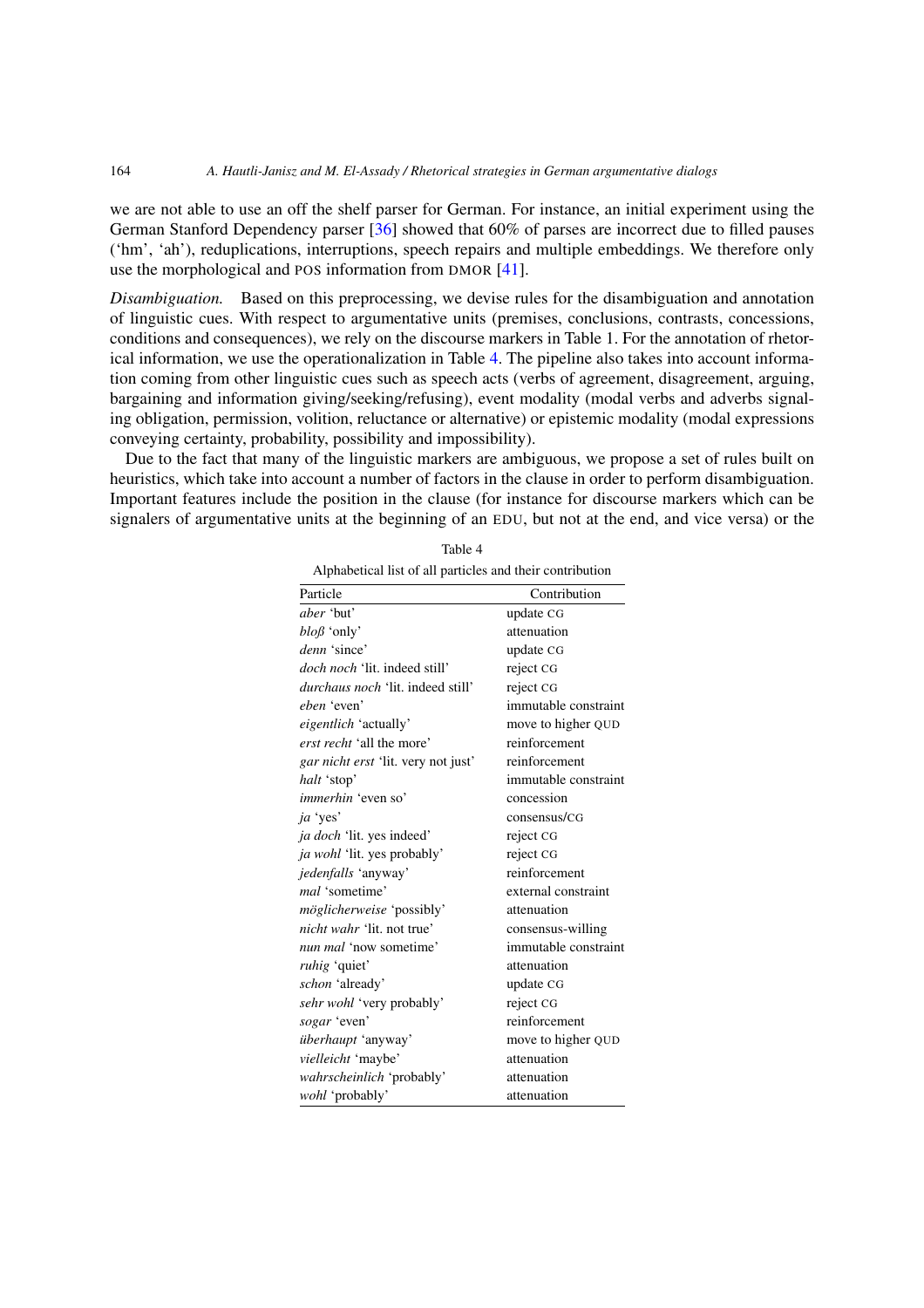POS of other lexical items in the surrounding context. For instance, causal markers like *da, denn, darum* and *daher* 'because/thus' have a number of different senses and the results of [\[9](#page-19-13)] indicate that POS tagging alone does not help in disambiguating the causal usages from the other functions, particularly not for our data type which includes much noise and exceptional constructions that are not present in written corpora. We, therefore, devise our own set of rules. To illustrate the underlying procedure for disambiguation in the VisArgue pipeline, (17) schematizes part of the disambiguation rule for the German causal connector *da* 'since', taken from [\[2](#page-19-0)]. Overall, the pipeline features 20 disambiguation rules.

(17) IF *da* is not followed directly by a verb AND no other particle or connector precedes *da* AND *da* is not in the last or the penultimate position in the EDU THEN *da* is a causal connector.

*Annotation.* After disambiguation is complete, a second set of rules annotates the spans and the relations that the lexical items trigger. We only analyze units within a single utterance of a speaker, i.e., spans of text that are expressed in a sequence of clauses which a speaker utters without interference from another speaker. As a consequence, the annotation system does not take into account argumentative and rhetorical units that are split up between utterances of one speaker or utterances of different speakers. Nevertheless, they can extend over multiple EDUs/sentences. This means that not only units which contain a discourse connector are annotated, for instance the premise and conclusion of a causal marker, but preceding/following units that are part of the causal relation also have to be marked. This involves deep linguistic knowledge about the cues that delimit or license relations, information which is encoded in a set of heuristics that feed the annotation rules and mark the relevant units. An example for a (simplified) argumentative unit annotation is given in (18).

(18) IF *consecutive marker* not in first EDU of sentence AND *consecutive marker* not preceded by other connector within same sentence THEN mark every EDU from sentence beginning to current EDU as being the **premise**. ELSIF *consecutive marker* in first EDU of sentence THEN mark every EDU in previous sentence with **premise** UNLESS encountering another connector.

The rhetorical information of the particles is annotated in a similar style, although in this case we only mark those discourse units with the pragmatic information which contain the particle.

*Evaluation.* In order to evaluate the performance of the VisArgue pipeline, we use the Stuttgart 21 corpus as the development set and the Africa corpus as a test set. As shown in [\[2\]](#page-19-0) for causal markers, we extracted 60 utterances with an average length of 71 words from the Africa corpus, each containing at least two causal markers. For the creation of the gold standard, this test set was annotated by two linguistic experts. We then evaluated the system against this test set. For evaluating the annotation of the rhetorical information from the discourse particles, we randomly extracted 55 sentences from the Africa corpus with an average sentence length of 27 tokens. Each sentence contained at least one particle. Again, two linguistic experts created a gold standard which we use for comparison with the results of the VisArgue pipeline. The results of the evaluation in Table [5](#page-13-1) show that the annotation system allows for a consistent and correct disambiguation and annotation of the different particle usages.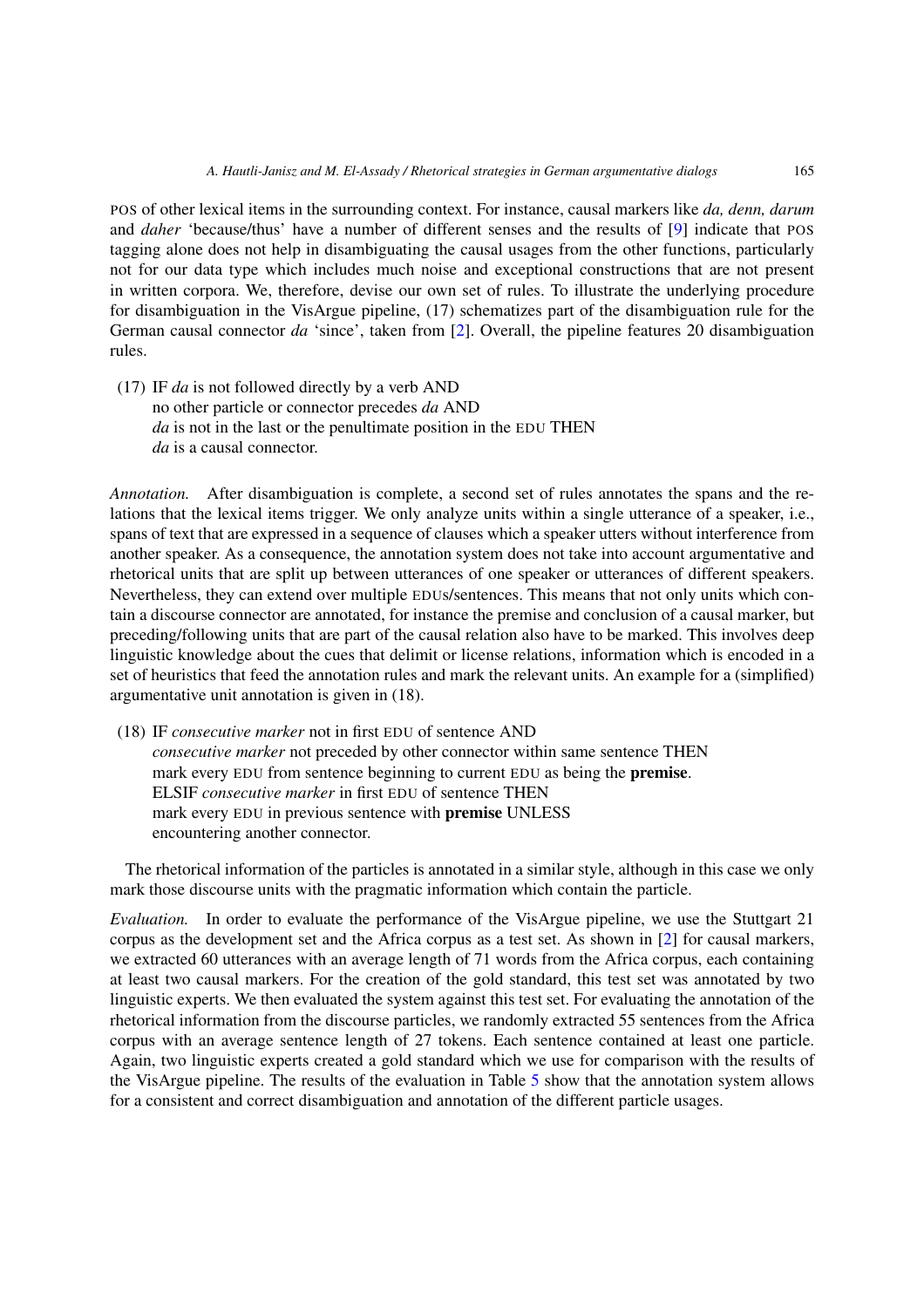<span id="page-13-1"></span>

| Evaluation of performance against gold standard from the Africa corpus |           |        |         |  |  |
|------------------------------------------------------------------------|-----------|--------|---------|--|--|
|                                                                        | Precision | Recall | F-score |  |  |
| Causal markers                                                         | 0.84      | 0.84   | 0.84    |  |  |
| Particles                                                              | 0.98      | 0.95   | 0.97    |  |  |

Table 5

With the VisArgue pipeline providing us with a high-quality, linguistically motivated annotation of argumentative units and rhetorical information, we create the basis for looking at the framing of arguments in large amounts of data. Using an innovative approach by employing a method from Information Visualization, we now visually encode the patterns and thereby pave the way for the analysis of framing strategies in multi-party, natural language argumentation.

## <span id="page-13-0"></span>*5.2. Information visualization*

In the research fields of Information Visualization and Visual Analytics, as described by [\[26\]](#page-20-20), the main objective is to tightly integrate visual and automatic data analysis methods for information exploration and scalable decision support. This allows an analyst to identify interesting patterns and to detect anomalies in the data. Through interacting with the visualization, the user then continues the investigation process by getting details on demand, such as the values of a visual parameter or the actual underlying data. Especially when designing visualizations based on textual data, such detail views are essential to allow close-reading [\[23\]](#page-20-21) and hypothesis verification. In the present paper, we rely on a Visual Analytics approach to analyze the outcome of the VisArgue processing pipeline, with the design of the visualization tailored to the task of shedding light on rhetorical strategies in multi-party discourse.

For this enterprise, we propose a visual, glyph-based fingerprint of utterances based on the operationalization of discourse particles described in Table [3](#page-5-1) and the different types of argumentative units. Every glyph consists of two components, a *star-coordinate plot* as the central component and a highlevel *feature fingerprint* as a controller (bar with colored dimensions on the bottom), as shown in Fig. [1.](#page-14-1) Star-coordinate plots [\[3\]](#page-19-14) are a visualization technique that is widely used for comparing different manifestations of the same attribute dimensions in comparable datasets. They rely on the intuition of the human distinction of shapes. By mapping the normalized value of a particular attribute on the polar coordinates and connecting neighboring points, a shape is generated. This shape can then be used to visually compare the characteristics of the different glyphs. In our case, the glyphs encode *sets of utterances*, dynamically computed based on the underlying data and normalized according to the division of the utterances in mutually exclusive sets. For example, one glyph can represent a single utterance of one speaker, but it can also be chosen to represent an aggregate of all utterances belonging to the same topic or to the same speaker (for the latter see Fig. [2\)](#page-15-0).

The controller maps the aggregated value of the six high-level dimensions (the five rhetorical dimensions determined by the particles plus one argumentation dimension) using the pixel icons  $\sqrt{\frac{1}{\sqrt{m}} \sqrt{\frac{m}{m}} \sqrt{\frac{m}{m}}}$ . The dimensions are abbreviated to ensure their recognition and are ordered as follows:  $\begin{bmatrix} \infty \\ \infty \end{bmatrix}$  Common **G**round,  $\begin{bmatrix} \infty \\ \infty \end{bmatrix}$  Constraint,  $\begin{bmatrix} \infty \\ \infty \end{bmatrix}$  Accommodation,  $\begin{bmatrix} \infty \\ \infty \end{bmatrix}$  Question under Discussion,  $F_{\text{eff}}$  **Hedging, and**  $\mathbb{A}^s$  **Argumentation. The aggregated average values for every dimension are normal**ized and mapped to a bi-polar colormap going from *magenta* over *black* to *cyan*, representing the values **from**  $-1$  **to**  $+1$ . This representation emphasizes the deviation of a particular value from the overall average of the represented dimension. Hence it allows the identification of utterances that show a lower or higher value than expected from the average.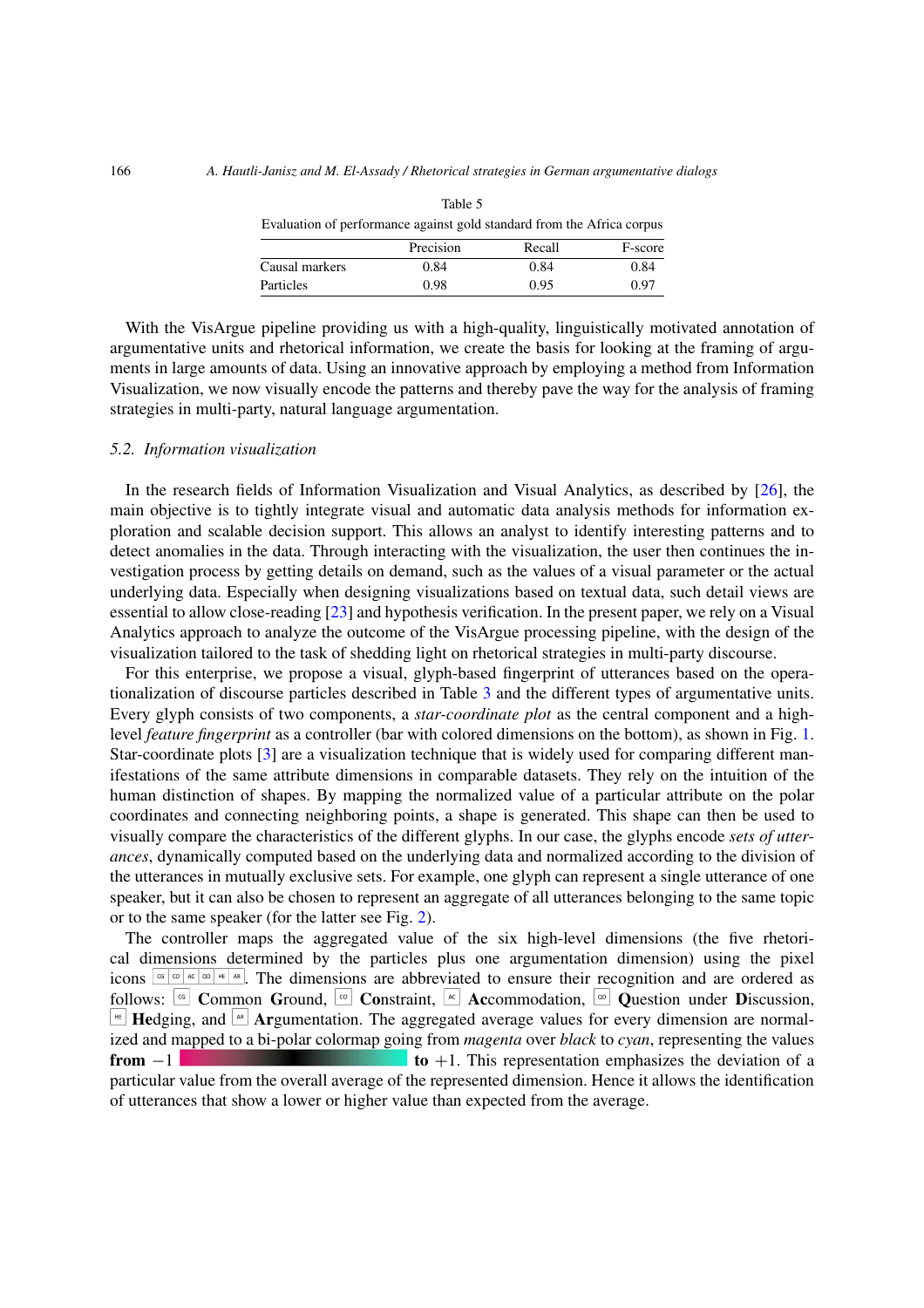

<span id="page-14-1"></span>Fig. 1. Glyph design.

In our glyph design, we map the subdimension (of the selected dimension from the controller) to the coordinates and highlight the concrete values when hovering over a dimension. For instance, in Figs. [1](#page-14-1) and [2](#page-15-0) the selected dimension is **Ar**gumentation and all five of its subdimensions (Reason, Conclusion, Opposition, Concession, Condition) are shown in the central plot. The dimensions are ordered according to their mutual correlation score, starting with the most frequent feature. Additionally, the color of the shape of the central plot encodes the concatenated length of the represented utterances, mapping larger values to a darker color. In order to get a first overview of the different argumentation patterns in the S21 corpus, Fig. [2](#page-15-0) gives an overview of the aggregated individual speaker glyphs (one glyph for all utterances of one speaker) for the 24 speakers with the largest number of utterances, starting with Heiner Geißler (top left) with 2279 utterances and ending with Josef-Walter Kirchberg (bottom right) with 31 utterances.

#### <span id="page-14-0"></span>*5.3. Case study*

The data underlying the case study is the corpus of the S21 mediation (described in further detail in Section [3\)](#page-3-0). The case study is comprised of two parts and decreases in the level of aggregation: First, we investigate the framing strategies of the different parties in the mediation, namely proponents, opponents, experts and the mediator (Section [5.3.1\)](#page-14-2). We then explore the strategies of individual speakers (Section [5.3.2\)](#page-17-0). This investigation of the data allows for a higher-level analysis of framing strategies as well as an exploration of individual speaker behavior.

## <span id="page-14-2"></span>*5.3.1. Group strategies*

Figure [3](#page-16-0) shows the aggregated glyphs of the four parties in the mediation, namely the mediator (NEUTRAL), the group of proponents for the through station (PRO), the group of opponents (CONTRA) and the consultants (EXPERT). All utterances by all speakers of one party are aggregated to one glyph.

Overall, the PRO and CONTRA party have the longest utterances in the corpus, followed by the mediator (NEUTRAL) and the experts (EXPERT). Concerning the argumentative patterns, the NEUTRAL glyph of the mediator (leftmost glyph in Fig. [3\)](#page-16-0) shows that he has a low degree of argumentation in comparison to the other parties  $|A\mathbf{R}|$ , those argumentative units that he contributes are, in a decreasing order, *concluding*, *concessive* and *conditional*. His framing strategy is characterized by a high degree of mentioning constraints  $\frac{1}{2}$  and a low degree of hedging, accommodation and referring to the question under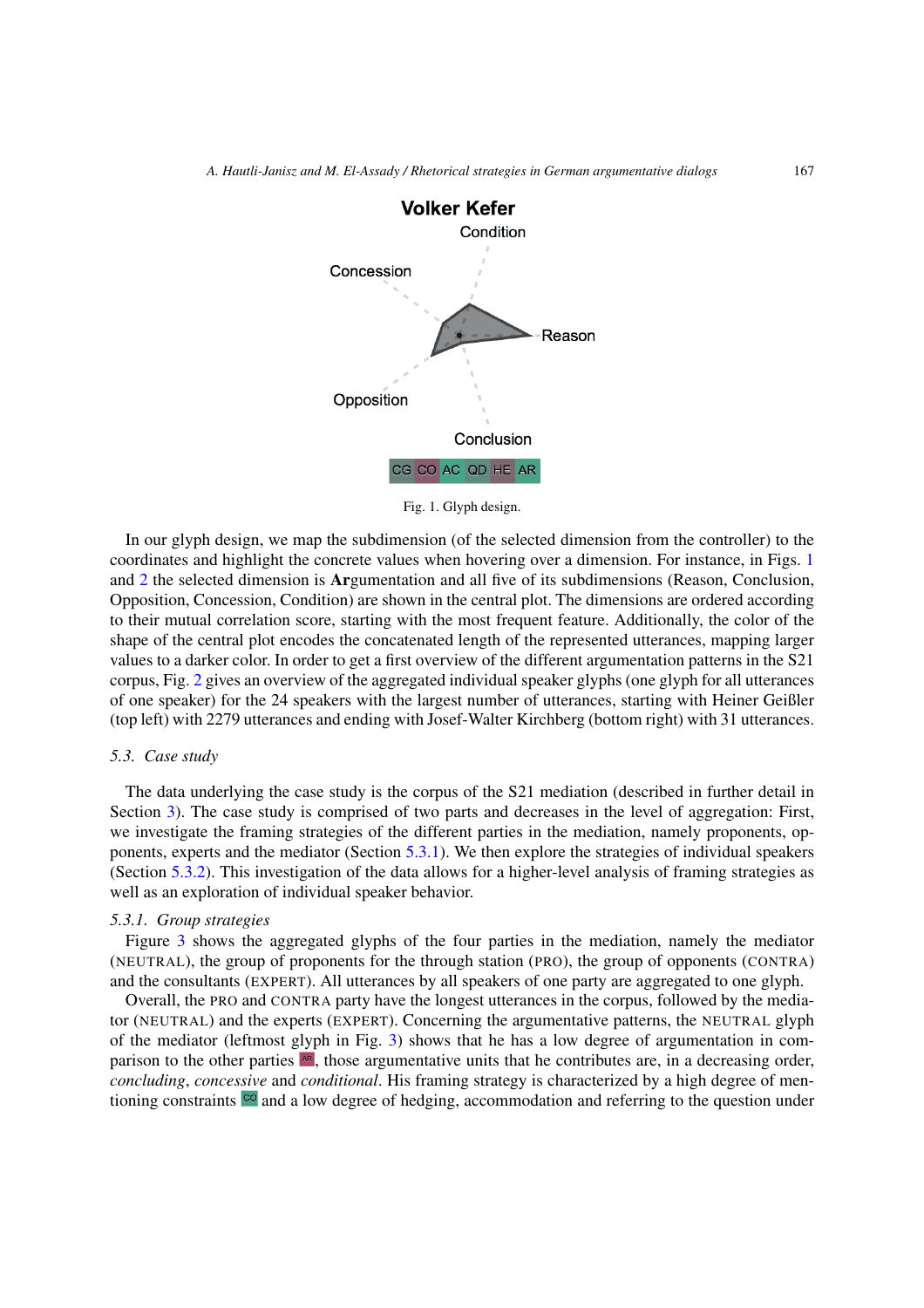

<span id="page-15-0"></span>Fig. 2. Overview of individual speaker glyphs sorted according to the number of utterances.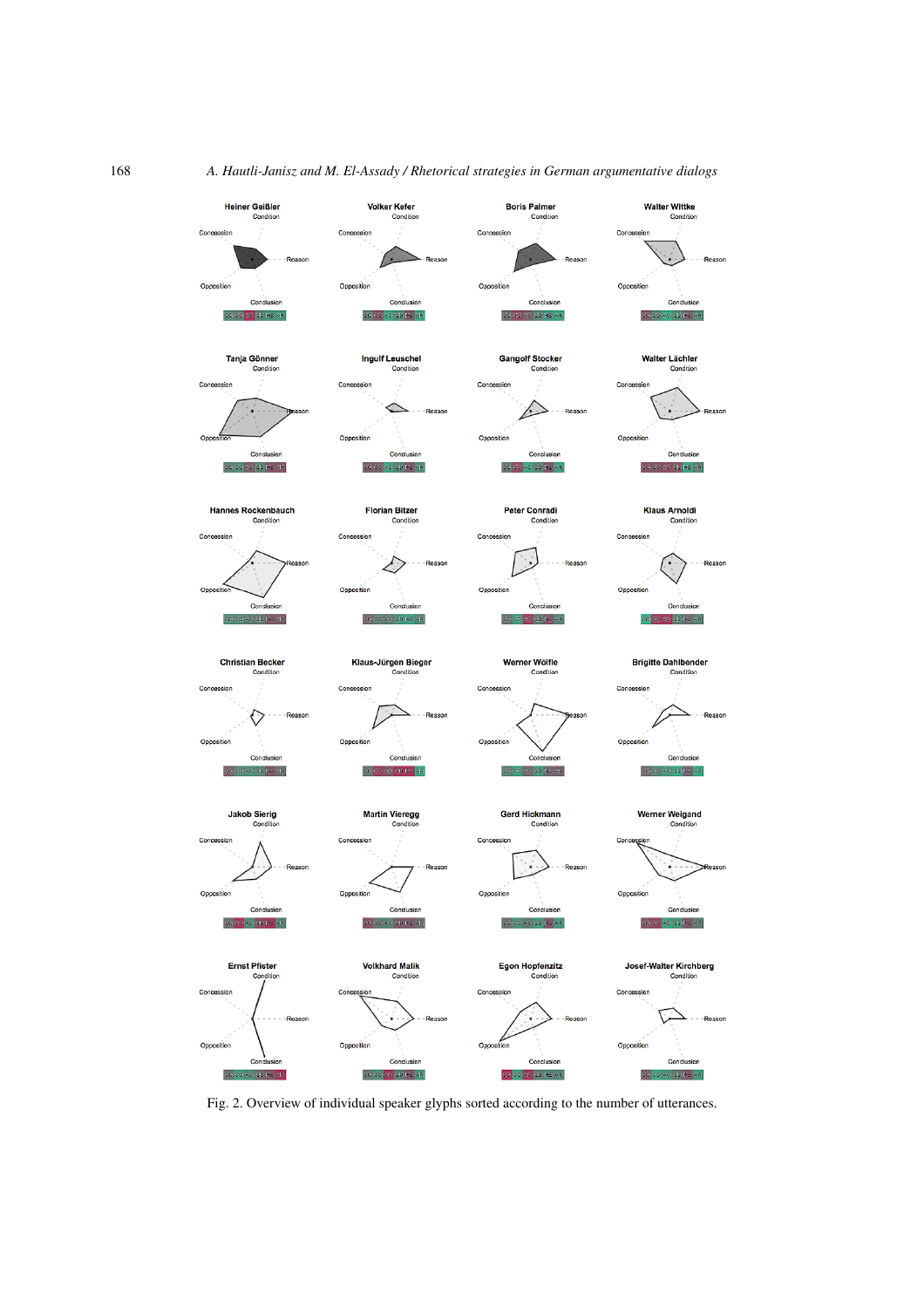



<span id="page-16-0"></span>Fig. 3. Glyphs aggregated for speaker positions.

discussion  $\infty$   $\infty$   $\infty$ . Together with the argumentative patterns, these results are verified by looking into the actual data and the role the mediator plays in the debate: He draws conclusions from the information that is provided in the ongoing discourse and uses concessive statements to bring the conflicting parties together. He brings his points across in a straightforward manner (low degree of hedging) and by explicitly mentioning the circumstances that influence the decision-making process (high degree of constraint mentioning).

The glyphs for the proponents (PRO) and the opponents (CONTRA) (two middle glyphs in Fig. [3\)](#page-16-0) exhibit a very different pattern: Both sides have a comparatively high amount of argumentation ( $\mathbb{R}^R$ ) and  $\overline{AB}$ , respectively) and most frequently use reasons in their argumentation. The PRO glyphs show a moderate degree of conditions, oppositions and concessions, whereas the opponents (CONTRA) use a high degree of opposing arguments and conditions. Concerning the rhetoric devices, the PRO side uses more of them, in particular with respect to hedging and referring to constraints (see PRO's  $^{\text{HE}}$  and co versus CONTRA's <sup>HE</sup> and  $\infty$ ). However, both sides show a high degree of referring to the question under discussion and a moderate degree of mentioning the Common Ground between the discussion partners (PRO's <sup>CG</sup> versus CONTRA's <sup>CG</sup>). Taken together, the results for both parties can be explained based on their role in the mediation: Their high degree of argumentation is expected as both parties want to convince the other side. The strategy of the proponents is to make many concessive statements, attenuating their utterances and referring to constraints, whereas the CONTRA side exhibits a high level of opposing argumentation without attenuation. Nevertheless, both parties refer to the questions under discussion and the knowledge shared between discussion partners. In sum, the opposing parties employ rhetorical strategies that are diametrically opposed to the strategy of the mediator – as expected in this type of dialog.

With respect to the expert group (rightmost glyph in Fig. [3\)](#page-16-0), the following patterns emerge: Their degree of argumentation **RE** lies below the one of the opposing parties, but still above the level of the mediator. The glyph shows a clear focus on reason- and conclusion-giving, rhetorically characterized by making reference to the question under discussion  $\infty$ , but not employing a strategy of mentioning constraints and the knowledge shared between discussion partners  $\frac{\cos \infty}{\cos \infty}$ . Their use of hedging and accommodation lies below those of the opposing parties ( $\infty$  and  $\infty$ , respectively). In sum, the experts use the strategy of providing information rather than arguing for or against a point, with a rhetorical focus on staying factive (no hedging) and to the point (referring to the question under discussion). This strategy differs to those of the other parties and can be explained by their function in the mediation.

In the following, we will explore the framing strategies of individual speakers and compare them to the group strategies discussed above.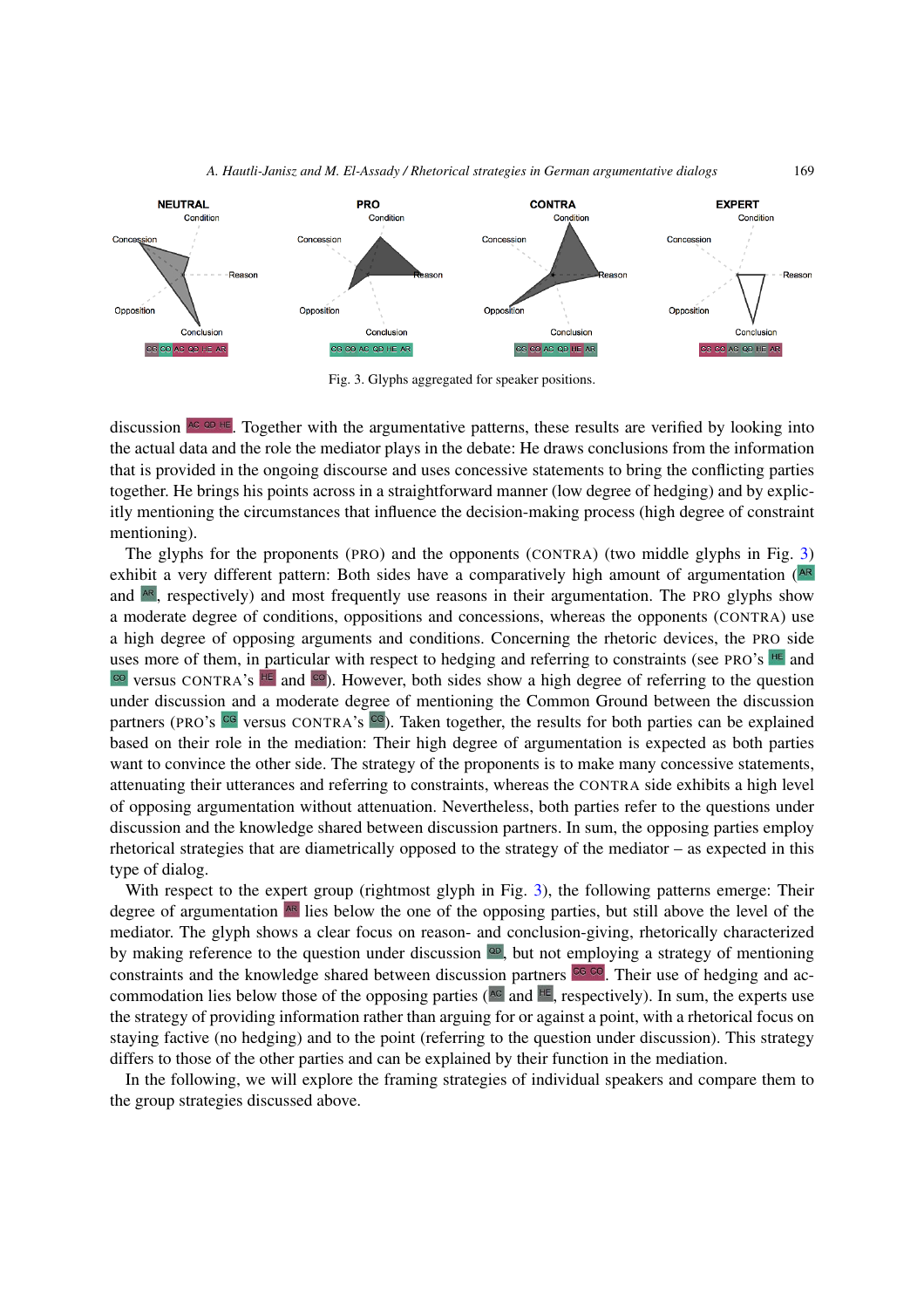#### <span id="page-17-0"></span>*5.3.2. Individual speaker strategies*

In order to have a meaningful comparison, we look more closely at two speakers in the S21 mediation who both have a high amount of contributions and come from the opposing parties. In particular, we investigate the strategies of Volker Kefer from the proponents (PRO) and Boris Palmer from the opponents (CONTRA) (replicated below in Fig. [4](#page-17-1) from the overview in Fig. [2\)](#page-15-0).



<span id="page-17-1"></span>Fig. 4. Individual speaker glyphs for Volker Kefer (PRO) (left) and Boris Palmer (CONTRA) (right).

In comparison to the aggregated PRO glyph in Fig. [3,](#page-16-0) the individual speaker glyph of Volker Kefer shows that he follows the argumentative strategy of the overall proponent party: He has a high level of argumentation  $|AB|$ , mostly reason-giving, followed by conditions, oppositions and concessions (in descending order). However, his framing strategy differs with respect to the strategy of his group: Whereas the proponents are overall characterized as heavily drawing on rhetorical devices, Volker Kefer acts differently, in particular with respect to hedges and references to constraints (see PROs  $H\in\infty$  versus Kefer's  $\text{Hg}$  ( $\text{Hg}$ ). His degree of mentioning the Common Ground and the question under discussion is also lower than that of the proponents in general (PRO:  $C \circ \omega$ , Kefer:  $C \circ \omega$ ). Only his level of accommodation devices is comparable with that of the group (PRO:  $AC$ , Kefer:  $AC$ ).

Looking at the glyph of Boris Palmer (CONTRA) on the right-hand side of Fig. [4](#page-17-1) we see that he has longer utterances than Volker Kefer, represented by the darker color of the plot. His argumentation resembles the one of Volker Kefer with a comparatively high degree of argumentation overall **AR** and a focus on reason-giving. However, he uses more oppositions, conditions and concessions than Kefer. Rhetorically, he differs from Volker Kefer in that he has a higher level of hedging (Palmer:  $\text{He}$ , Kefer: **EE)** and a lower level of accommodation (Palmer:  $AC$ , Kefer:  $AC$ ). Both speakers have a moderate level of referring to the question under discussion (Palmer:  $\circ$ ). Kefer:  $\circ$ ). When comparing Boris Palmer with his party (CONTRA), his argumentative strategy is different in that he has a higher level of concessionmaking and a lower level of opposing arguments. On the framing level, he has in common that he does not use a high level of reference to constraints (Palmer:  $\infty$ , CONTRA:  $\infty$ ). In contrast to his party, he intensely uses hedging as a framing strategy (Palmer:  $\frac{1}{16}$ , CONTRA:  $\frac{1}{16}$ ), despite not making many accommodation efforts (Palmer:  $AC$ , CONTRA:  $AC$ ).

Overall, we can conclude that the two speakers show striking commonalities with respect to their argumentative patterns, despite using different particles to frame their points. The comparison of the individual strategies with those of the overall parties shows that the speakers are representative of their party in some aspects of the argumentation, but should not be treated as prototypical representatives.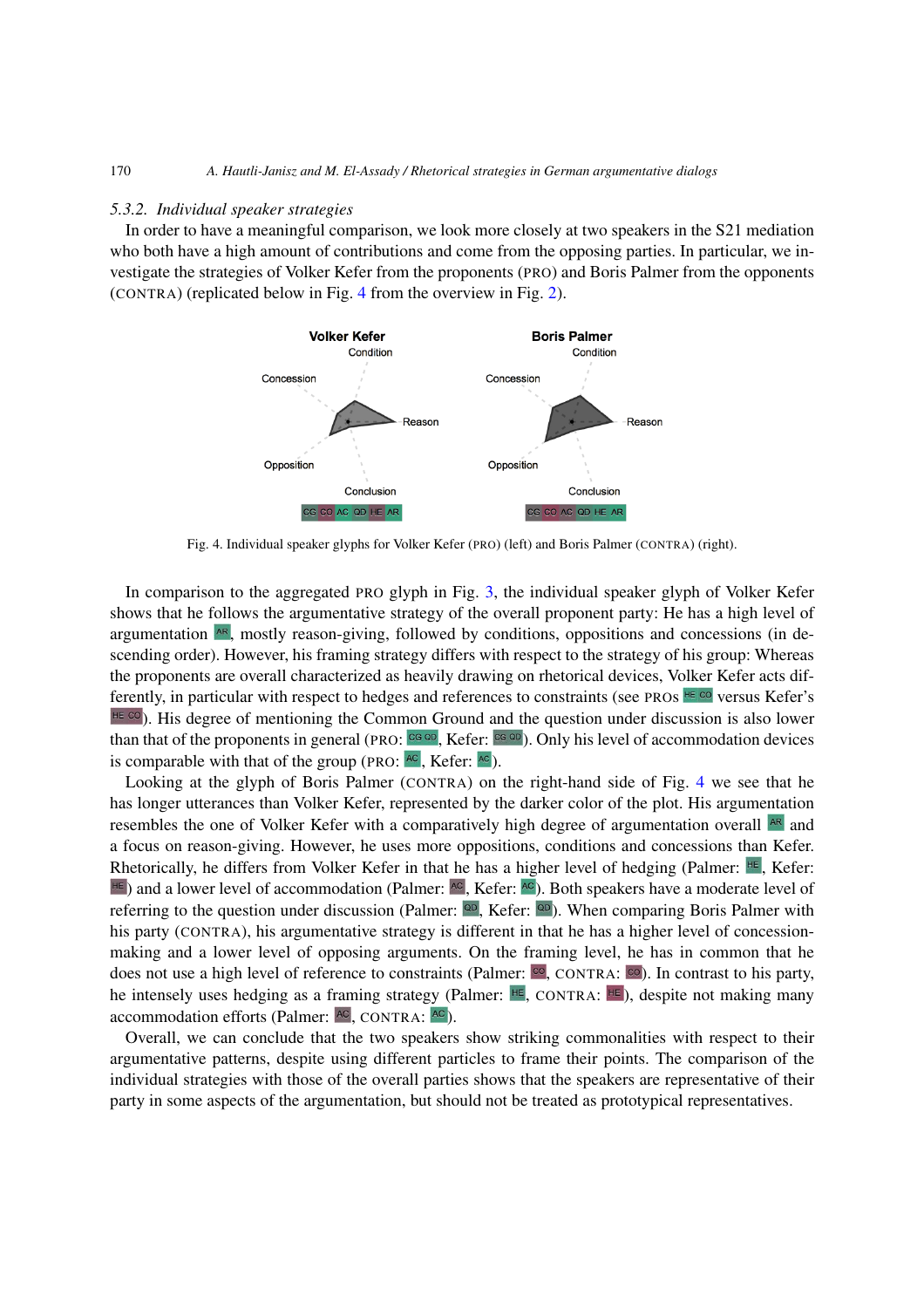#### <span id="page-18-0"></span>**6. Discussion and conclusion**

In analyzing the rhetorical strategies with which speakers and groups put forth their arguments in the Stuttgart 21 mediation corpus, we use an innovative interdisciplinary approach that combines theoretical linguistic insights with argument computation and Information Visualization. Based on results of ongoing work in the fields of semantics and pragmatics, we arrive at a workable classification of rhetorical information triggered by a comprehensive set of 27 discourse particles in German. This classification can be used for the computational analysis of the framing of argumentation in multi-party natural language discourse. Our novel interactive visualization interface shows at a glance that speakers and speaker parties use different framing strategies to bring forth their arguments – a method for analysis that offers a potential for interpreting a range of layers of information relevant in natural language argumentation.

We put our focus on particles because we believe they are a good test case for investigating framing strategies: (1) they are frequent in natural language arguments and (2) offer information on the if and how of relations between propositions and more abstract notions: For instance, they allow us to tie arguments to the Common Ground of the dialog participants, i.e., the knowledge shared between discussion partners. Using the pragmatic information contributed by the particle, we cannot only connect individual propositions (or arguments), we can also relate them to a larger set of propositions that constitute the Common Ground, as well as determine the type of the relation. For instance, if a premise contains a reference to the Common Ground, the speaker indicates that they base their conclusion on information that they believe is known among the debate participants. Conversely, if the conclusion implies a rejection of the Common Ground, the speaker signals that the inference rejects information that is known among the participants. For argument mining, this information yields more detailed insights into how dialogs differ in the way participants relate their arguments and themselves to the shared knowledge of the discussion – enriching the relations between arguments and the propositions that constitute them. We can hereby complement other work in argumentation mining that takes into account pragmatic information, for instance, based on speech act theory [\[44\]](#page-20-22). This complementation also opens up the possibility of devising a new set of argumentation schemes based on the notion of the Common Ground, complementing those previously proposed by [\[27](#page-20-23)[,49\]](#page-21-6) and many others.

Regarding our dimensions of constraint and consensus, the discourse particles that instantiate these dimensions rather offer information on the intention of the speaker and the stance/attitude of the speaker towards the current utterance and the arguments put forward previously. For instance, if an immutable constraint particle is used in a premise, the speaker implies that the conclusion results from a constraint that cannot be avoided. Speakers can indicate that they are willing to make concessions or are seeking consensus, they can also use them to strengthen the force of their argument by invoking the idea of an immutable constraint that is governing their argumentation. With respect to hedging, those particles serve an important function of saving one's own or the interlocutor's face by attenuating the force or truth of an argument. The reinforcing particles make an argument stronger in that the interlocutors have less room for conversational maneuvering, a strategy that can help pushing through the speaker's own agenda.

From the point of information visualization, the challenge lies in representing the complexity of the interaction between the different levels that shape argumentation. In the glyph visualization proposed in this paper, we only deal with two levels of analysis, argumentation, and framing. But even with the current design and the possibilities for interaction, namely the different levels of aggregation, the party- and speaker-aggregated glyphs offer interesting insights into the rhetorical aspects of real, natural language argumentation in German.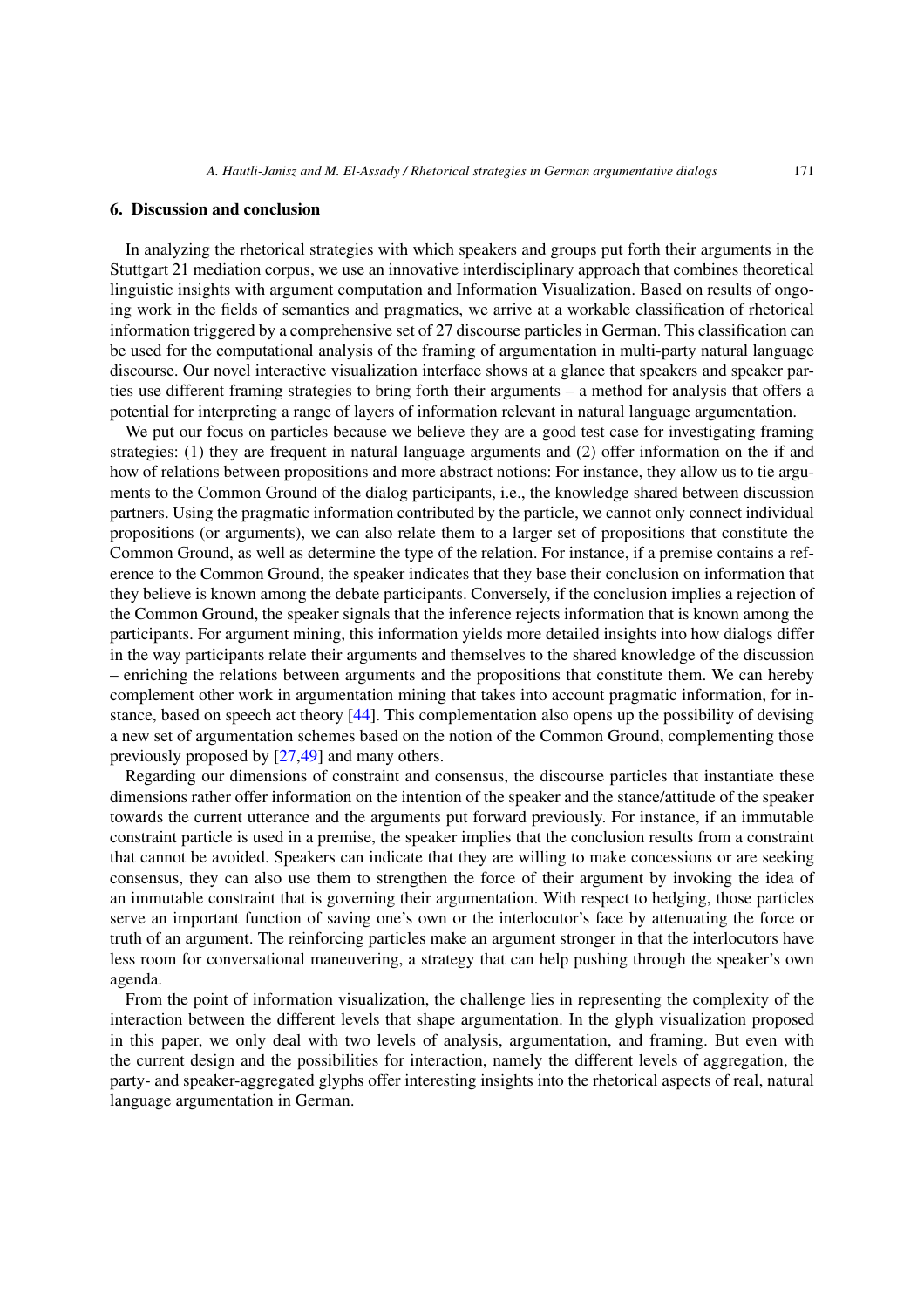Overall, this type of work shows that investigating the linguistic properties of argumentation more closely has direct benefits for argumentation computation and analysis. But the paper also shows that a range of avenues remains for further work: Besides discourse particles, natural language contains a variety of further strategies for structuring the discourse and for expressing pragmatic information that contributes to rhetorical structuring. Prominent examples are tag questions and rhetorical questions – linguistic phenomena that are found across languages and are well-known means to structure a discourse. Investigating rhetorical structuring on a larger scale will, therefore, have benefits for argumentation mining as well as discourse processing in general. Given the vibrant field of Visual Analytics in linguistics [\[15](#page-19-2)[,16](#page-20-24)[,19](#page-20-25)[,20](#page-20-26)[,33](#page-20-27)[,38](#page-20-28)[,39](#page-20-29)], this area will come up with new ways of presenting a more holistic view of single arguments as well as the process of argumentation in large amounts of high-dimensional data. Taken together, we arrive at a much richer and more detailed interpretation of the discourse and the web of information that comprises natural language argumentation.

#### **Acknowledgements**

The research carried out in this paper was supported by the Bundesministerium für Bildung und Forschung (BMBF) under grant no. 01461246 (eHumanities VisArgue project).

#### **References**

- <span id="page-19-12"></span>[1] J. Bayer, From modal particle to interrogative marker: A study of German *denn*, in: *Functional Heads*, L. Brugè, A. Cardinaletti, G. Giusti, N. Munaro and C. Poletto, eds, Oxford University Press, Oxford, 2012, pp. 13–28. doi[:10.1093/acprof:](http://dx.doi.org/10.1093/acprof:oso/9780199746736.003.0001) [oso/9780199746736.003.0001.](http://dx.doi.org/10.1093/acprof:oso/9780199746736.003.0001)
- <span id="page-19-0"></span>[2] T. Bögel, A. Hautli-Janisz, S. Sulger and M. Butt, Automatic detection of causal relations in German multilogs, in: *Proceedings of the EACL 2014 Workshop on Computational Approaches to Causality in Language (CAtoCL)*, Association for Computational Linguistics, Gothenburg, Sweden, 2014, pp. 20–27. URL [http://www.aclweb.org/anthology/W14-0703.](http://www.aclweb.org/anthology/W14-0703) doi[:10.3115/v1/W14-0703.](http://dx.doi.org/10.3115/v1/W14-0703)
- <span id="page-19-14"></span>[3] R. Borgo, J. Kehrer, D.H. Chung, E. Maguire, R.S. Laramee, H. Hauser, M. Ward and M. Chen, Glyph-based visualization: Foundations, design guidelines, techniques and applications, *Eurographics State of the Art Reports* (2013), 39–63. URL [https://www.cg.tuwien.ac.at/research/publications/2013/borgo-2013-gly/.](https://www.cg.tuwien.ac.at/research/publications/2013/borgo-2013-gly/)
- <span id="page-19-10"></span>[4] P. Brown and S.C. Levinson, *Politeness. Some Universals in Language Usage*, Cambridge University Press, Cambridge, 1978.
- <span id="page-19-7"></span>[5] C. Caffi, On mitigation, *Journal of Pragmatics* **31** (1999), 881–900. doi[:10.1016/S0378-2166\(98\)00098-8.](http://dx.doi.org/10.1016/S0378-2166(98)00098-8)
- <span id="page-19-8"></span>[6] C. Caffi, *Mitigation*, Elsevier, Amsterdam, 2007.
- <span id="page-19-3"></span>[7] M. Coniglio, *Die Syntax der Deutschen Modalpartikeln: Ihre Distribution und Lizenzierung in Haupt- und Nebensätzen*, Akademie Verlag, Berlin, 2011.
- <span id="page-19-11"></span>[8] D. Marcu, *The Theory and Practice of Discourse Parsing and Summarization*, MIT Press, Cambridge, MA, 2000.
- <span id="page-19-13"></span>[9] S. Dipper and M. Stede, Disambiguating potential connectives, in: *Proceedings of KONVENS'06 (Conference on Natural Language Processing)*, Konstanz, 2006, pp. 167–173.
- <span id="page-19-4"></span>[10] M. Doherty, *Epistemische Bedeutung*, Studia Grammatica, Vol. 23, Akademie Verlag, Berlin, 1985.
- <span id="page-19-6"></span>[11] M. Egg, A unified account of the semantics of discourse particles, in: *Proceedings of SIGDIAL 2010*, 2010, pp. 132–138. [12] M. El-Assady, A. Hautli-Janisz, V. Gold, M. Butt, K. Holzinger and D. Keim, Interactive visual analysis of transcribed
- <span id="page-19-1"></span>multi-party discourse, in: *Proceedings of ACL 2017 (Demo paper)*, Association for Computational Linguistics, August accepted.
- <span id="page-19-9"></span>[13] B. Fraser, Hedged performatives, in: *Sytax and Semantics*, P. Cole and J.L. Morgan, eds, Speech Acts, Vol. 3, Academic Press, New York, 1975, pp. 187–210.
- <span id="page-19-5"></span>[14] H.-M. Gärtner, Root infinitivals and modal particles. An interim report, in: *Discourse Particles: Formal Approaches to Their Syntax and Semantics*, J. Bayer and V. Struckmeier, eds, Mouton de Gruyter, Berlin/Boston, 2017, pp. 115–143.
- <span id="page-19-2"></span>[15] V. Gold, M. El-Assady, T. Bögel, C. Rohrdantz, M. Butt, K. Holzinger and D. Keim, Visual linguistic analysis of political discussions: Measuring deliberative quality, *Digital Scholarship in the Humanities* **32**(1) (2017), 141–158. doi[:10.1093/](http://dx.doi.org/10.1093/llc/fqv033) [llc/fqv033.](http://dx.doi.org/10.1093/llc/fqv033)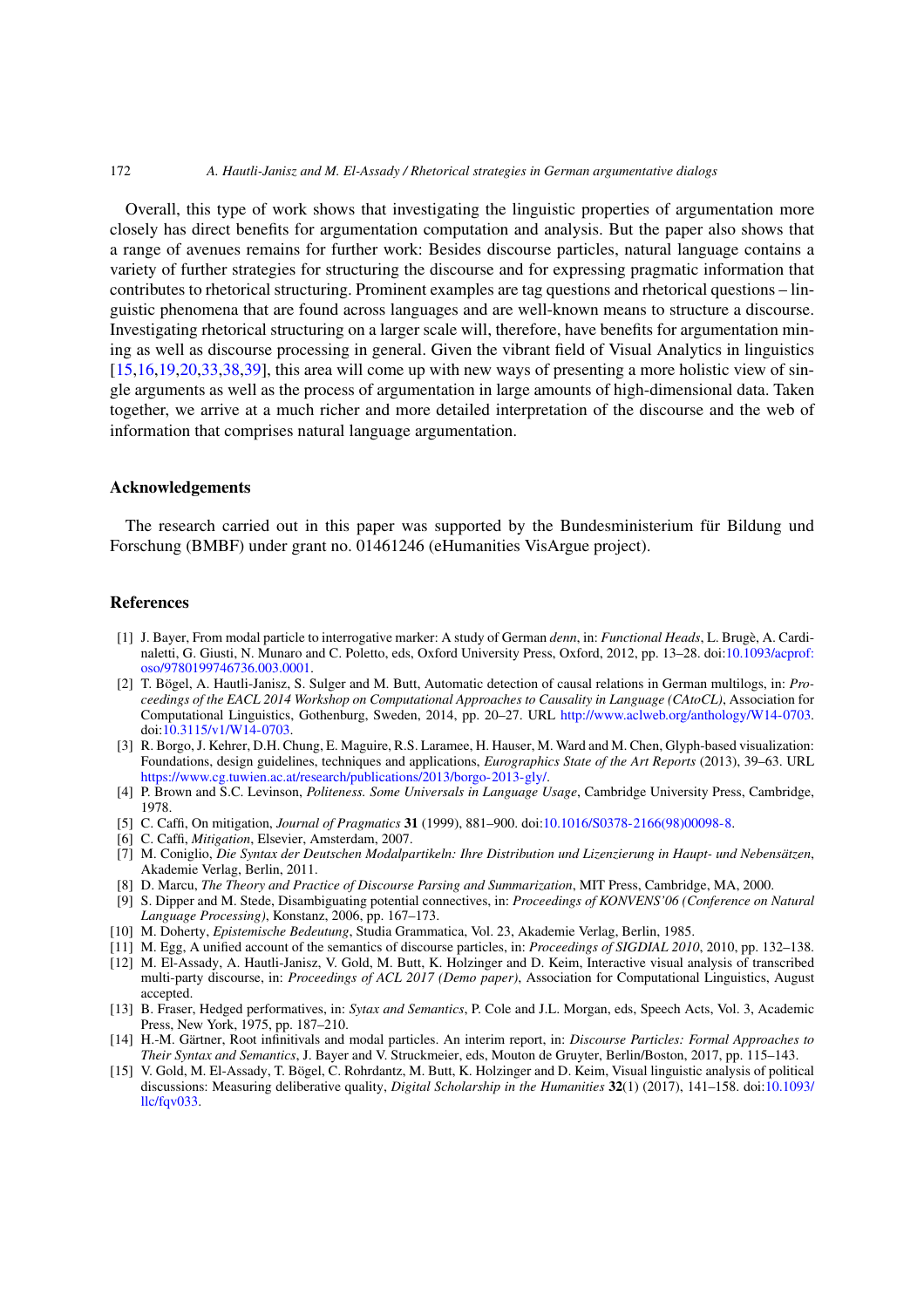- <span id="page-20-24"></span>[16] V. Gold, C. Rohrdantz and M. El-Assady, Exploratory text analysis using lexical episode plots, in: *Eurographics Conference on Visualization (EuroVis) – Short Papers*, E. Bertini, J. Kennedy and E. Puppo, eds, The Eurographics Association, 2015. doi[:10.2312/eurovisshort.20151130.](http://dx.doi.org/10.2312/eurovisshort.20151130)
- <span id="page-20-7"></span>[17] C. Gunglogson, Declarative questions, in: *Proceedings from Semantics and Linguistic Theory (SALT XII)*, Cornell University, Ithaca, NY, 2002, pp. 124–143.
- <span id="page-20-11"></span>[18] D. Gutzmann, Betonte Modalpartikeln und Verumfokus, in: *40 Jahre Partikelforschung*, E. Heuschel and T. Harden, eds, Stauffenberg, Tübingen, 2010, pp. 119–138.
- <span id="page-20-25"></span>[19] A. Hautli-Janisz and V. Lyding (eds), *Proceedings of VisLR: Visualization as Added Value in the Development, Use and Evaluation of Language Resources (LREC'14)*, 2014.
- <span id="page-20-26"></span>[20] A. Hautli-Janisz and V. Lyding (eds), *Proceedings of VisLR: Visualization as Added Value in the Development, Use and Evaluation of Language Resources (LREC'16)*, 2016.
- <span id="page-20-3"></span>[21] J. Jacobs, *Fokus und Skalen: Zur Syntax und Semantik der Gradpartikeln im Deutschen*, Niemeyer, Tübingen, 1983.
- <span id="page-20-0"></span>[22] J. Jacobs, On the semantics of modal particles, in: *Discourse Particles*, W. Abraham, ed., Benjamins, Amsterdam, 1991, pp. 141–162. doi[:10.1075/pbns.12.06jac.](http://dx.doi.org/10.1075/pbns.12.06jac)
- <span id="page-20-21"></span>[23] S. Jänicke, G. Franzini, M.F. Cheema and G. Scheuermann, On close and distant reading in digital humanities: A survey and future challenges, in: *Proc. of EuroVis – STARs*, 2015, pp. 83–103.
- <span id="page-20-1"></span>[24] E. Karagjosova, Modal Particles and the Common Ground: Meaning and Functions of German *ja, doch, eben/halt* and *auch*, in: *Perspectives on Dialogue in the New Millennium*, Vol. 114, P. Kühnlein, H. Rieser and H. Zeevat, eds, John Benjamins, Amsterdam, 2003, pp. 335–349. doi[:10.1075/pbns.114.19kar.](http://dx.doi.org/10.1075/pbns.114.19kar)
- <span id="page-20-5"></span>[25] E. Karagjosova, The Meaning and Function of German Modal Particles, PhD thesis, Universität des Saarlandes, 2004.
- <span id="page-20-20"></span>[26] D.A. Keim, F. Mansmann, A. Stoffel and H. Ziegler, Visual analytics, in: *Encyclopedia of Database Systems*, Springer, 2009.
- <span id="page-20-23"></span>[27] M. Kienpointner, *Alltagslogik: Struktur und Funktion Von Argumentationsmustern*, Fromman-Holzboog, Stuttgart, 1992.
- <span id="page-20-4"></span>[28] E. König, Zur Bedeutung von Modalpartikeln im Deutschen: Ein Neuansatz im Rahmen der Relevanztheorie, *Germanistische Linguistik* **136** (1997), 57–75.
- <span id="page-20-2"></span>[29] A. Kratzer, Beyond "oops" and "ouch": How descriptive and expressive meaning interact, in: *Cornell Conference on Theories of Context Dependency*, Vol. 26, 1999.
- <span id="page-20-12"></span>[30] A. Kratzer and L. Matthewson, Anatomy of two discourse particles, *Handout, SULA* **5** (2009).
- <span id="page-20-15"></span>[31] G. Lakoff, Hedges: A study in meaning criteria and the logic of fuzzy concepts, *Journal of Philosophical Logic* **2** (1973), 458–508.
- <span id="page-20-6"></span>[32] K. Lindner, 'Wir sind ja doch alte Bekannte' – the use of German *ja* and *doch* as modal particles, in: *Discourse Particles: Descriptive and Theoretical Investigations on the Logical, Syntactic and Pragmatic Properties of Discourse Particles in German*, Vol. 12, W. Abraham, ed., John Benjamins, Amsterdam, 1991, pp. 163–201. doi[:10.1075/pbns.12.07lin.](http://dx.doi.org/10.1075/pbns.12.07lin)
- <span id="page-20-27"></span>[33] T. Mayer and C. Rohrdantz, PhonMatrix: Visualizing co-occurrence constraints in sounds, in: *Proceedings of the 51st Annual Meeting of the Association for Computational Linguistics: System Demonstrations*, 2013, pp. 73–78.
- <span id="page-20-17"></span>[34] L. Polanyi, C. Culy, M. van den Berg, G.L. Thione and D. Ahn, Sentential structure and discourse parsing, in: *Proceedings of the 2004 ACL Workshop on Discourse Annotation*, 2004, pp. 80–87. doi[:10.3115/1608938.1608949.](http://dx.doi.org/10.3115/1608938.1608949)
- <span id="page-20-16"></span>[35] E.F. Prince, J. Frader and C. Bosk, On hedging in physician-physician discourse, in: *Linguistics and the Professions: Proceedings of the Second Annual Delaware Symposium on Language Studies*, R.J. Di Pietro, ed., Ablex, Norwood, NJ, 1982, pp. 83–97.
- <span id="page-20-18"></span>[36] A.N. Rafferty and C.D. Manning, Parsing three German treebanks: Lexicalized and unlexicalized baselines, in: *Proceedings of the ACL'08 Workshop on Parsing German*, 2008, pp. 40–46. doi[:10.3115/1621401.1621407.](http://dx.doi.org/10.3115/1621401.1621407)
- <span id="page-20-14"></span>[37] C. Roberts, Information sructure in discourse: Towards an integrated formal theory of pragmatics, *Semantics & Pragmatics* **5** (2012), Article no. 6. doi[:10.3765/sp.5.6.](http://dx.doi.org/10.3765/sp.5.6)
- <span id="page-20-28"></span>[38] C. Rohrdantz, A. Hautli, T. Mayer, M. Butt, D.A. Keim and F. Plank, Towards tracking semantic change by visual analytics, in: *Proceedings of the 49th Annual Meeting of the Association for Computational Linguistics: Human Language Technologies (ACL-HLT'11): Short papers*, Vol. 2, Association for Computational Linguistics, Portland, Oregon, 2011, pp. 305–310.
- <span id="page-20-29"></span>[39] C. Rohrdantz, A. Niekler, A. Hautli, M. Butt and D. Keim, Lexical semantics and distribution of suffixes – A visual analysis, in: *Proceedings of the EACL 2012 Joint Workshop of LINGVIS and UNCLH*, 2012, pp. 7–15.
- <span id="page-20-9"></span>[40] T. Rojas-Esponda, A discourse model for *überhaupt*, *Semantics and Pragmatics* **7**(1) (2014), 1–45.
- <span id="page-20-19"></span>[41] A. Schiller, Dmor – User's guide, Technical report, Universität Stuttgart, Institut für maschinelle Sprachverarbeitung, 1994.
- <span id="page-20-10"></span>[42] L. Schourup, *Common Discourse Particles*, Garland, New York, 1991.
- <span id="page-20-13"></span>[43] B. Scott, Framing an argument, Technical report, DiploFoundation, 2013.
- <span id="page-20-22"></span>[44] J. Searle and D. Vanderveken, *Foundations of Illocutionary Logic*, Cambridge University Press, Cambridge, 1985.
- <span id="page-20-8"></span>[45] R. Stalnaker, Common ground, *Linguistics and Philosophy* **25**(5) (2002), 701–721. doi[:10.1023/A:1020867916902.](http://dx.doi.org/10.1023/A:1020867916902)